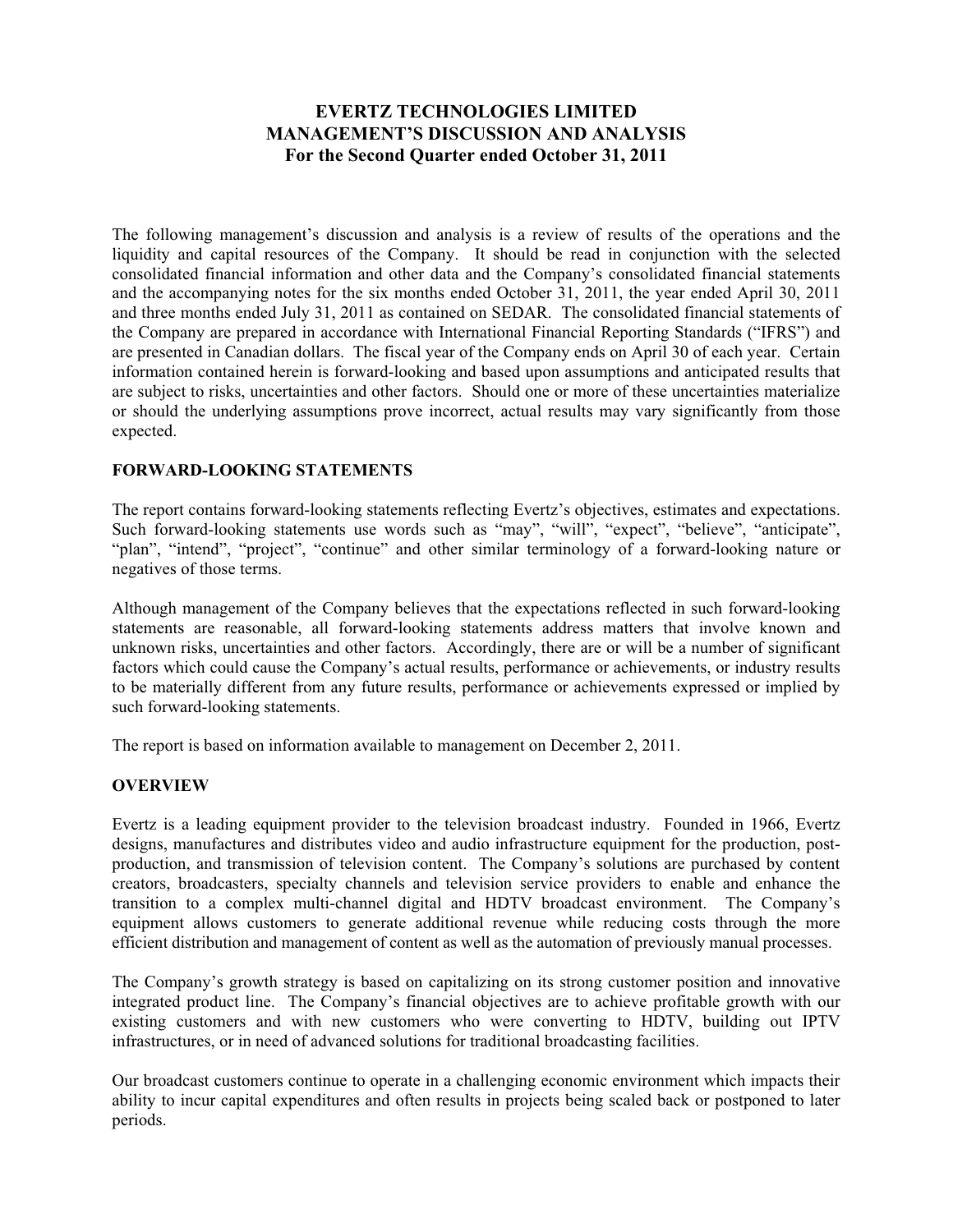While it does appear that industry conditions are showing some improvement. In certain geographical areas it is unclear what the time frame will be for our customers to convert this to equipment purchases.

### **INTERNATIONAL FINANCIAL REPORTING STANDARDS**

The Canadian Accounting Standards Board requires Canadian publicly accountable enterprises to adopt IFRS in 2011 to replace Canadian Generally Accepted Accounting Principles ("GAAP"). Accordingly, the interim financial statements have been prepared in accordance with IFRS, with a transition date of May 1, 2010 to allow for comparative financial information. Financial information disclosed in this MD&A for periods ending prior to May 1, 2010 has not been restated.

The Company's IFRS conversion plan was comprehensive and addressed matters including staff training, changes in accounting policies, restatement of comparative periods, internal controls and procedures, disclosure controls, and business activities in general. The changeover to IFRS did not result in a material impact to the Company's business functions and activities including internal controls and procedures.

Although IFRS employs a conceptual framework that is similar to Canadian GAAP, there are differences in recognition, measurement and disclosure. The "First Time Adoption of IFRS" section of this MD&A provides a summary of the transitional exemptions and elections taken by the Company, as well as relevant differences in accounting policies between Canadian GAAP and IFRS.

The note also provides reconciliations of assets, liabilities, shareholders' equity and net earnings for specified periods previously prepared under Canadian GAAP to that under IFRS. The information provided in this MD&A and in the interim financial statements with respect to the transition to IFRS reflects current views, assumptions and expectations. Circumstances may arise such as changes in IFRS standards or interpretation of existing IFRS standards before the consolidated financial statements as at April 30, 2012 are prepared. Consequently, final accounting policy decisions for all standards and exemptions in effect at the date of transition will be made during the preparation of the consolidated financial statements as at April 30, 2012.

### **SIGNIFICANT ACCOUNTING POLICIES**

Outlined below are those policies considered particularly significant to the generation of the Company's financial statements:

### *Basis of Measurement*

These financial statements have been prepared on the historical cost basis except for certain financial assets and liabilities which are stated at fair value. Historical cost is generally based on the fair value of the consideration given in exchange for assets.

### *Functional and Presentation Currency*

These financial statements are presented in Canadian dollars, which is the Company's functional currency. All financial information presented in Canadian dollars has been rounded to the nearest thousand.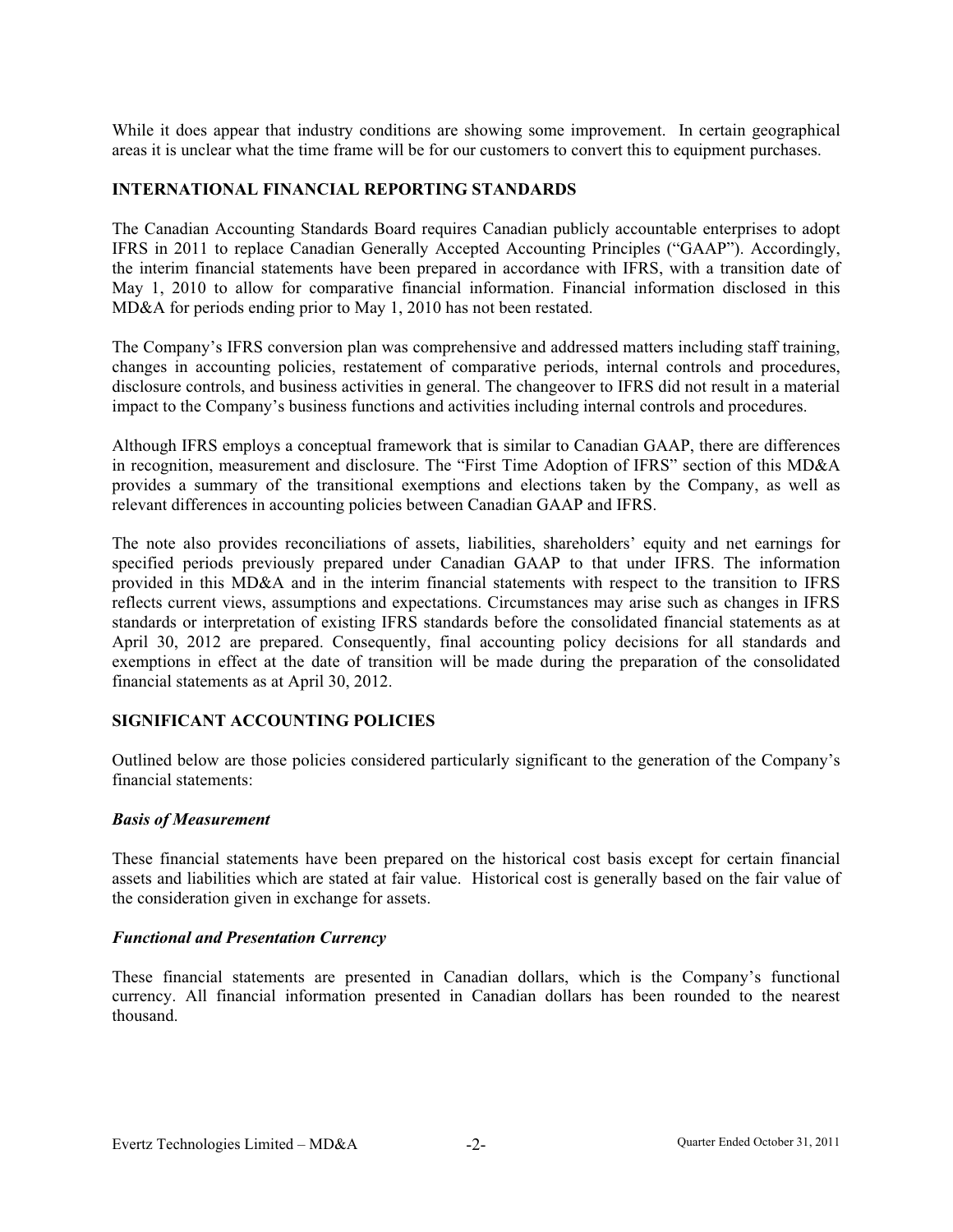### *Basis of Consolidation*

These financial statements incorporate the financial statements of the Company and entities controlled by the Company (its subsidiaries). Control is achieved where the Company has the power to govern the financial and operating policies of an entity so as to obtain benefits from its activities.

The results of subsidiaries acquired or disposed of are included in the interim condensed consolidated statements of earnings and comprehensive income from the effective date of acquisition and up to the effective date of disposal, as appropriate. Total comprehensive income of subsidiaries is attributed to the owners of the Company and to the non-controlling interests even if this results in the non-controlling interests having a deficit balance.

All intra-Company transactions, balances, income and expenses are eliminated in full on consolidation.

### *Business Combinations*

Business combinations are accounted for using the acquisition method. The cost of the acquisition is measured at the aggregate of the fair values, at the date of acquisition, of assets transferred, liabilities incurred or assumed, and equity instruments issued by the Company. The acquiree's identifiable assets and liabilities assumed are recognized at their fair value at the acquisition date. Acquisition-related costs are recognized in earnings as incurred. Any contingent consideration is measured at fair value on date of the acquisition and is included as part of the consideration transferred. The fair value of the contingent consideration liability is re-measured at each reporting date with corresponding gain/loss recognized in earnings. The excess of the consideration over the fair value of the net identifiable assets and liabilities acquired is recorded as goodwill.

On an acquisition by acquisition basis, any non-controlling interest is measured either at the fair value of the non-controlling interest or at the fair value of the proportionate share of the net identifiable assets acquired. Goodwill arising on an acquisition of a business is carried at cost as established at the date of acquisition of the business less accumulated impairment losses, if any.

### *Revenue Recognition*

Revenue is measured at the fair value of consideration received or receivable, net of discounts and after eliminating intercompany sales.

Where revenue arrangements have separately identifiable components, the consideration received is allocated to each identifiable component and the applicable revenue recognition criteria are applied to each of the components.

Revenue is derived from the sale of hardware and software solutions including related services, training and commissioning. Revenue from sales of hardware and software are recognized upon shipment, provided that the significant risks and rewards of ownership have been transferred to the customer, the Company retains neither continuing managerial involvement to the degree usually associated with ownership nor effective control over the goods sold, revenue can be reliably measured and its probable that the economic benefits will flow to the Company. Service revenue is recognized as services are performed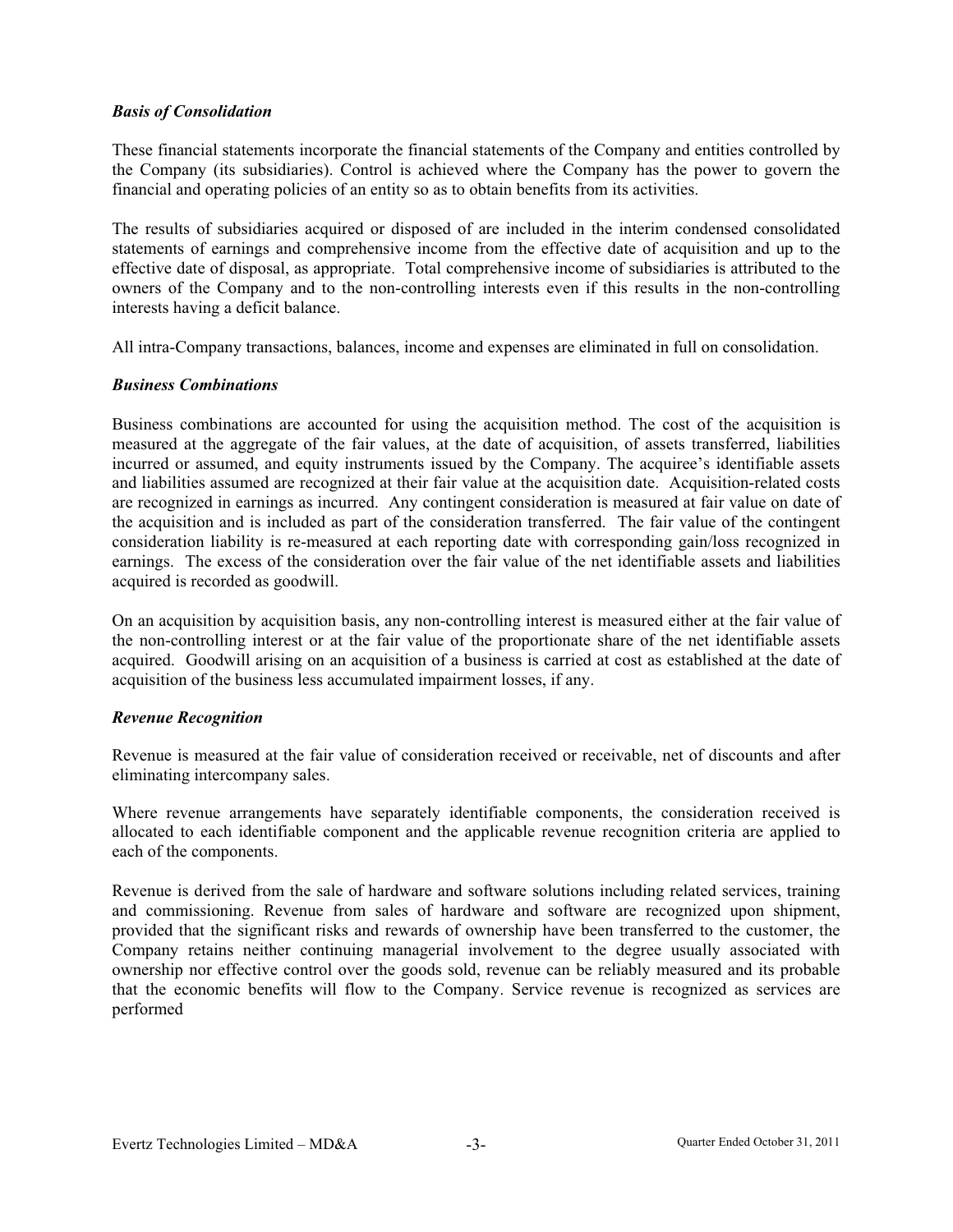Certain of the Company's contracts are long-term in nature. When the outcome of the contract can be assessed reliably, the Company recognizes revenue on long-term contracts using the percentage of completion method, based on costs incurred relative to the estimated total contract costs. When the outcome of the contract cannot be assessed reliably contract costs incurred are immediately expensed and revenue is recognized only to the extent that costs are considered likely to be recovered.

### *Interest revenue*

Interest revenue is recognized when it is probable that the economic benefits will flow to the Company and the amount of revenue can be measured reliably. Interest revenue is accrued on a time basis, by reference to the principal outstanding and at the effective interest rate applicable, which is the rate that exactly discounts estimated future cash receipts through the expected life of the financial asset to that asset's net carrying amount on initial recognition.

### *Inventories*

Inventories consist of raw materials, work in progress and finished goods. Inventories are stated at the lower of cost and net realizable value. Cost is determined on a weighted average basis and includes raw materials, the cost of direct labour applied to the product and the overhead expense.

Net realizable value represents the estimated selling price for inventories less all estimated costs of completion and costs necessary to make the sale.

### *Property, plant and equipment*

Property, plant and equipment are stated at cost less accumulated depreciation and any recognized impairment loss. Where the costs of certain components of an item of property, plant and equipment are significant in relation to the total cost of the item, they are accounted for and depreciated separately. Depreciation expense is calculated based on depreciable amounts which is the cost of an asset less residual value and is recognized in earnings on a straight-line basis over the estimated useful life of the related asset. Borrowing costs are capitalized to the cost of qualifying assets that take a substantial period of time to be ready for their intended use.

The estimated useful lives are as follows:

| Asset                              | <b>Basis</b>  | Rate            |
|------------------------------------|---------------|-----------------|
| Office furniture and equipment     | Straight-line | 10 years        |
| Research and development equipment | Straight-line | 5 years         |
| Machinery and equipment            | Straight-line | $5 - 15$ years  |
| Leaseholds                         | Straight-line | 5 years         |
| <b>Building</b>                    | Straight-line | $10 - 40$ years |
| Airplanes                          | Straight-line | $10 - 20$ years |

The gain or loss arising on the disposal or retirement of an asset is determined as the difference between the sales proceeds and the carrying amount of the asset and is recognized in earnings.

The Company reviews the residual value, estimated useful life and the depreciation method at each reporting period.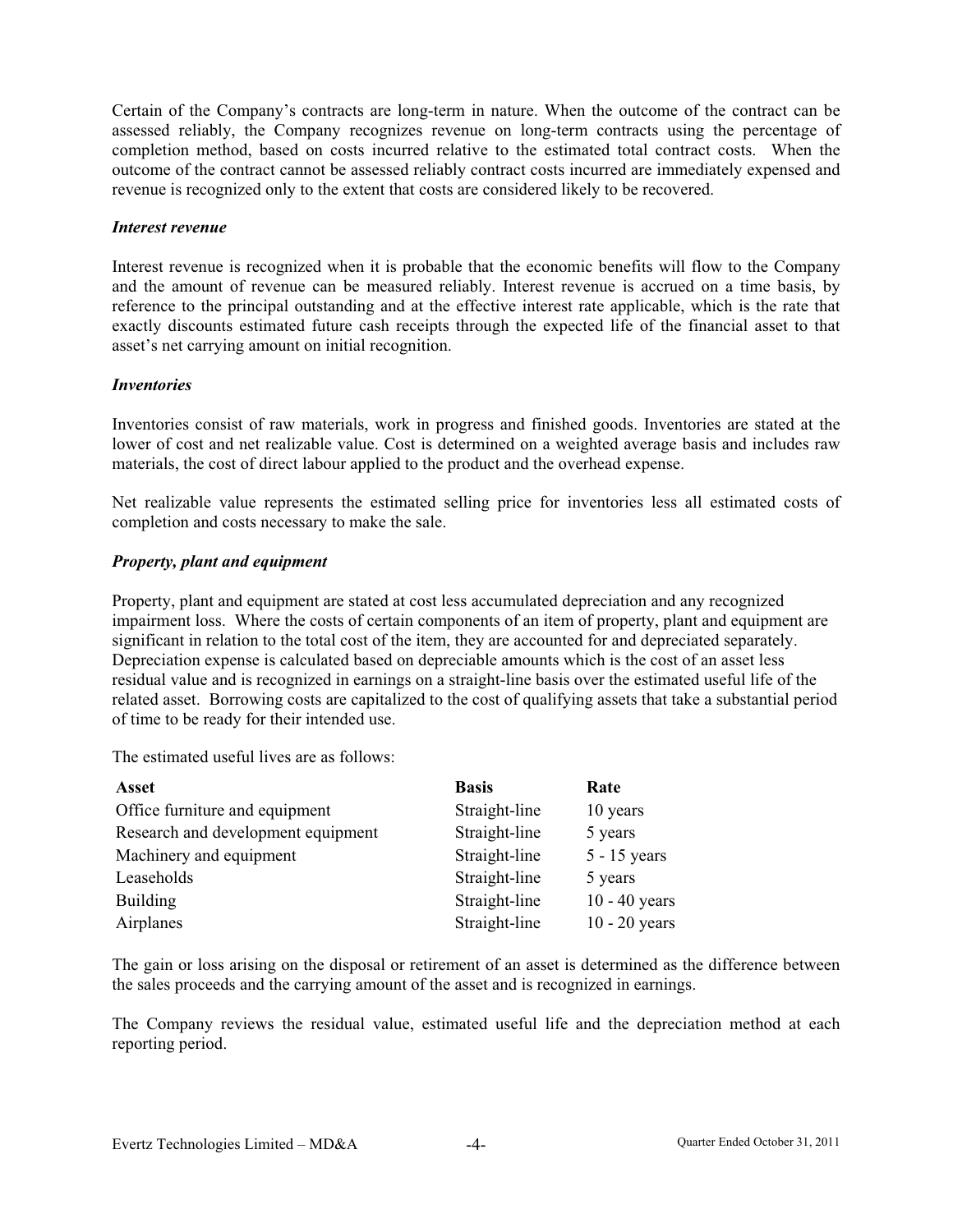### *Impairment of non-financial assets*

Goodwill is tested for impairment annually, or whenever events or changes in circumstances indicate that the carrying amount may be less than its recoverable amount. At each reporting period, the Company reviews the carrying amounts of its other non-financial assets to determine whether there is any indication that those assets have suffered an impairment loss. If any such indication exists, the recoverable amount of the asset is estimated in order to determine the extent of the impairment loss (if any). Where the asset does not generate cash inflows that are largely independent from other assets, the Company estimates the recoverable amount of the cash-generating unit ("CGU") to which the asset belongs. Goodwill is allocated to a Company of CGU's based on the level at which it is monitored for internal reporting purposes.

Recoverable amount is the higher of fair value less costs to sell and value in use. In assessing value in use, the estimated future cash flows are discounted to their present value using a pre-tax discount rate that reflects current market assessments or the time value of money and the risks specific to the asset for which the estimates of future cash flows have not been adjusted.

If the recoverable amount of an asset or CGU is estimated to be less than its carrying amount, the carrying amount of the asset or CGU is reduced to its recoverable amount. An impairment loss relating to a CGU to which goodwill has been allocated, is allocated to the carrying amount of the goodwill first. An impairment loss is recognized immediately in earnings.

An impairment loss in respect of goodwill is not reversed. Where an impairment loss subsequently reverses for other non-financial assets, the carrying amount of the asset or CGU is increased to the revised estimate of its recoverable amount, but so that the increased carrying amount does not exceed the carrying amount that would have been determined had no impairment loss been recognized for the asset or CGU in prior years. A reversal of an impairment loss is recognized immediately in earnings.

### *Intangible Assets*

### *Intangible assets*

Intangibles represent intellectual property acquired through business acquisitions and are recorded at cost less any impairment loss and are amortized using the straight–line method over a four–year period. The estimated useful life and amortization method are reviewed at the end of each reporting period.

### *Research and development*

All research and development expenditures are expensed as incurred unless a development project meets the criteria for capitalization. Development expenditures are capitalized only if development costs can be measured reliably, the product of process is technically and commercially feasible, future economic benefits are probable and the Company intends to and has sufficient resources to complete development and to use or sell the asset. No internally generated intangible assets have been recognized to date.

Research and development expenditures are reduced by investment tax credits and related government grants. Investment tax credits for scientific research and experimental development are recognized in the period the qualifying expenditures are incurred if there is reasonable assurance that they will be realized.

### *Provisions*

Provisions are recognized when the Company has a present obligation (legal or constructive) as a result of a past event, it is probable that the Company will be required to settle that obligation and a reliable estimate can be made of the amount of the obligation.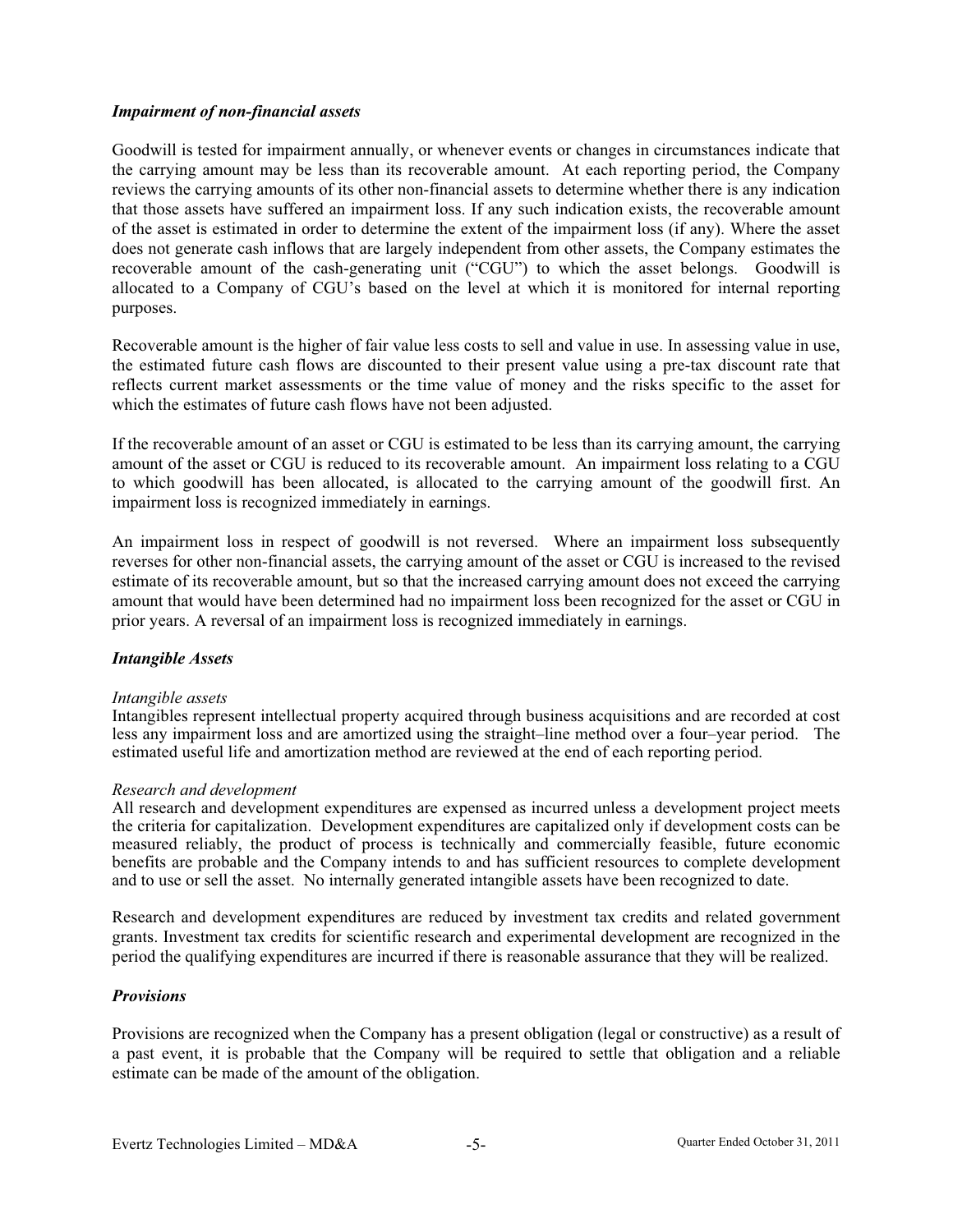The amount recognized as a provision is the best estimate of the consideration required to settle the present obligation at the reporting period, taking into account the risks and uncertainties surrounding the obligation. Where a provision is measured using the cash flows estimated to settle the present obligation, its carrying amount is the present value of those cash flows.

When some or all of the economic benefits required to settle a provision are expected to be recovered from a third party, a receivable is recognized as an asset if it is virtually certain that reimbursement will be received and the amount of the receivable can be measured reliably.

# *Leasing*

Leases are classified as finance leases whenever the terms of the lease transfer substantially all the risks and rewards of ownership to the lessee. All other leases are classified as operating leases.

Assets held under finance leases are recognised as assets of the Company at their fair value or, if lower, at the present value of the minimum lease payments, each determined at the inception of the lease. The corresponding liability to the lessor is included in the Statement of financial position as a finance lease obligation.

Rentals payable under operating leases are charged to earnings on a straight-line basis over the term of the relevant lease.

### *Foreign Currency Translation*

The individual financial statements of each Company entity are presented in the currency of the primary economic environment in which the entity operates (its functional currency). For the purpose of the financial statements, the results and financial position of each group entity are expressed in Canadian dollars ('CDN'), which is the functional currency of the Company and the presentation currency for the financial statements.

In preparing the financial statements of the individual entities, transactions in currencies other than the entity's functional currency (foreign currencies) are recognized at the rates of exchange prevailing at the dates of the transactions. At the end of each reporting period, monetary items denominated in foreign currencies are retranslated at the rates prevailing at that date. Exchange differences are recognized in earnings in the period in which they arise. Non-monetary items that are measured in terms of historical cost in a foreign currency are not retranslated.

For the purpose of presenting consolidated financial statements, the assets and liabilities of the Company's foreign operations are expressed in Canadian dollars using exchange rates prevailing at the end of the reporting period. Income and expense items are translated at the average exchange rates for the period. Foreign currency gains and losses are recognized in other comprehensive income. The relevant amount in cumulative foreign currency translation adjustment is reclassified into earnings upon disposition or partial disposition of a foreign operation and attributed to non-controlling interests as appropriate.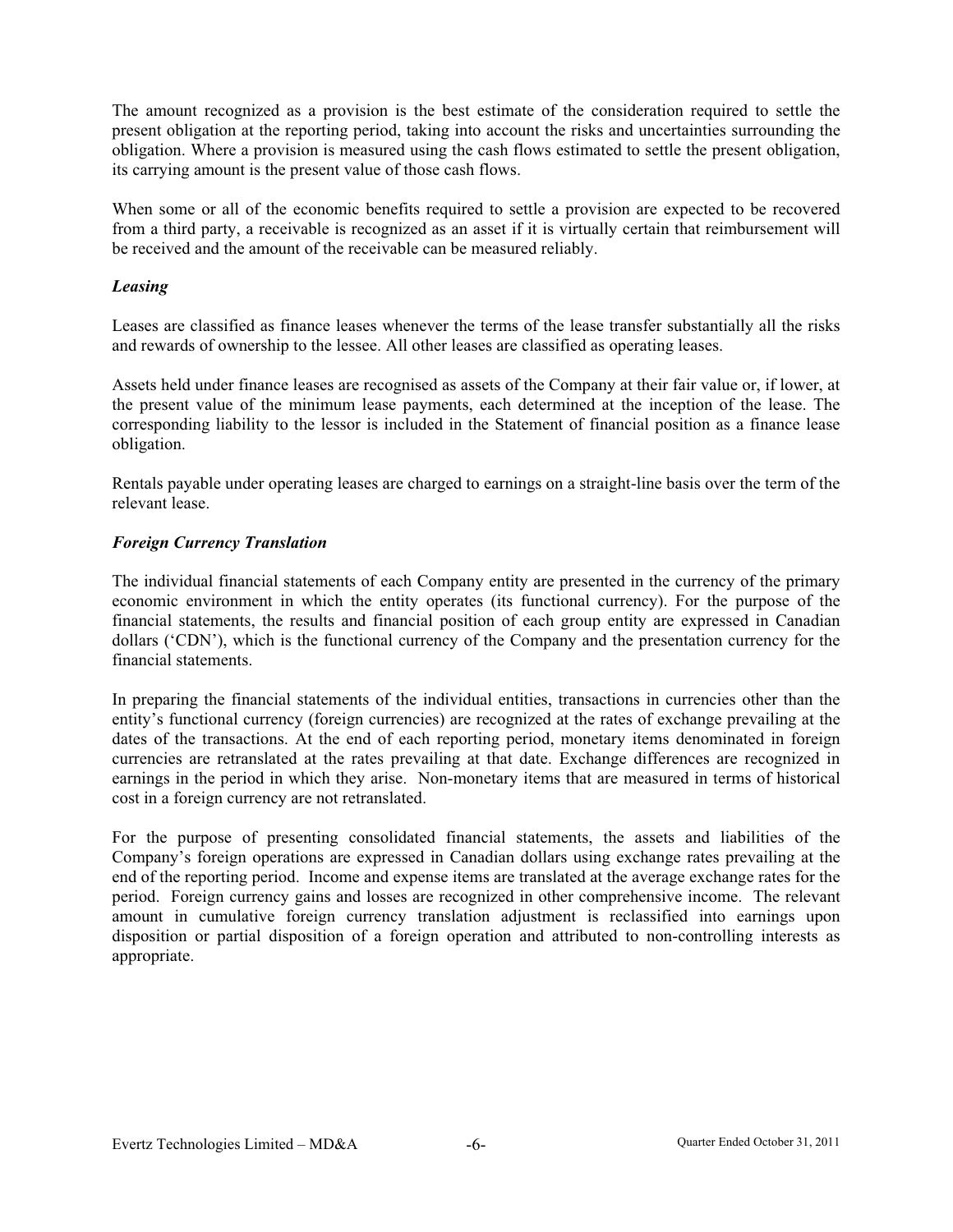### *Income Taxes*

### *Current tax*

The tax currently payable is based on taxable profit for the year. Taxable profit differs from net earnings as reported in the statement of earnings because it excludes items of income or expense that are taxable or deductible in other years and it further excludes items that are never taxable or deductible. The company's liability for current tax is calculated using tax rates that have been enacted or substantively enacted by the statement of financial position date.

### *Deferred tax*

Deferred tax is the tax expected to be payable or recoverable on unused tax losses and credits, as well as differences between the carrying amounts of assets and liabilities in the financial statements and the corresponding tax bases used in the computation of taxable profit. Deferred tax liabilities are generally recognized for all taxable temporary differences and deferred tax assets are recognized to the extent that it is probable that taxable profits will be available against which deductible temporary differences can be utilized. Such assets and liabilities are not recognized if the temporary difference arises from the initial recognition of goodwill or from the initial recognition (other than in a business combination) of other assets and liabilities in a transaction that affects neither the taxable profit nor the accounting profit.

The carrying amount of deferred tax assets is reviewed at each reporting period and reduced to the extent that it is no longer probable that sufficient taxable profits will be available to allow all or part of the asset to be recovered.

Deferred tax is calculated at the tax rates that are expected to apply in the period when the liability is settled or the asset is realized. The measurement of deferred tax liabilities and assets reflects the tax consequences that would follow from the manner in which the Company expects, at the end of the reporting period, to recover or settle the carrying amount of its assets and liabilities. Deferred tax is charged or credited earnings, except when it relates to items charged or credited directly to other comprehensive income or equity, in which case the deferred tax is also dealt with in other comprehensive income or equity.

### *Share Based Compensation*

Equity-settled share-based payments to employees and others providing similar services are measured at the fair value of the equity instruments at the grant date. Details regarding the determination of the fair value of equity-settled share-based transactions are set out in note 11.

The fair value determined at the grant date of the equity-settled share-based payments is expensed on a straight-line basis over the expected life of the option based on the Company's estimate of the number of equity instruments that will eventually vest. At each reporting period, the Company revises its estimate of the number of equity instruments expected to vest. The impact of the revision of the original estimates, if any, is recognized in earnings such that the cumulative expense reflects the revised estimate, with a corresponding adjustment to contributed surplus. Contributed surplus consists solely of the cumulative share based payments reserve.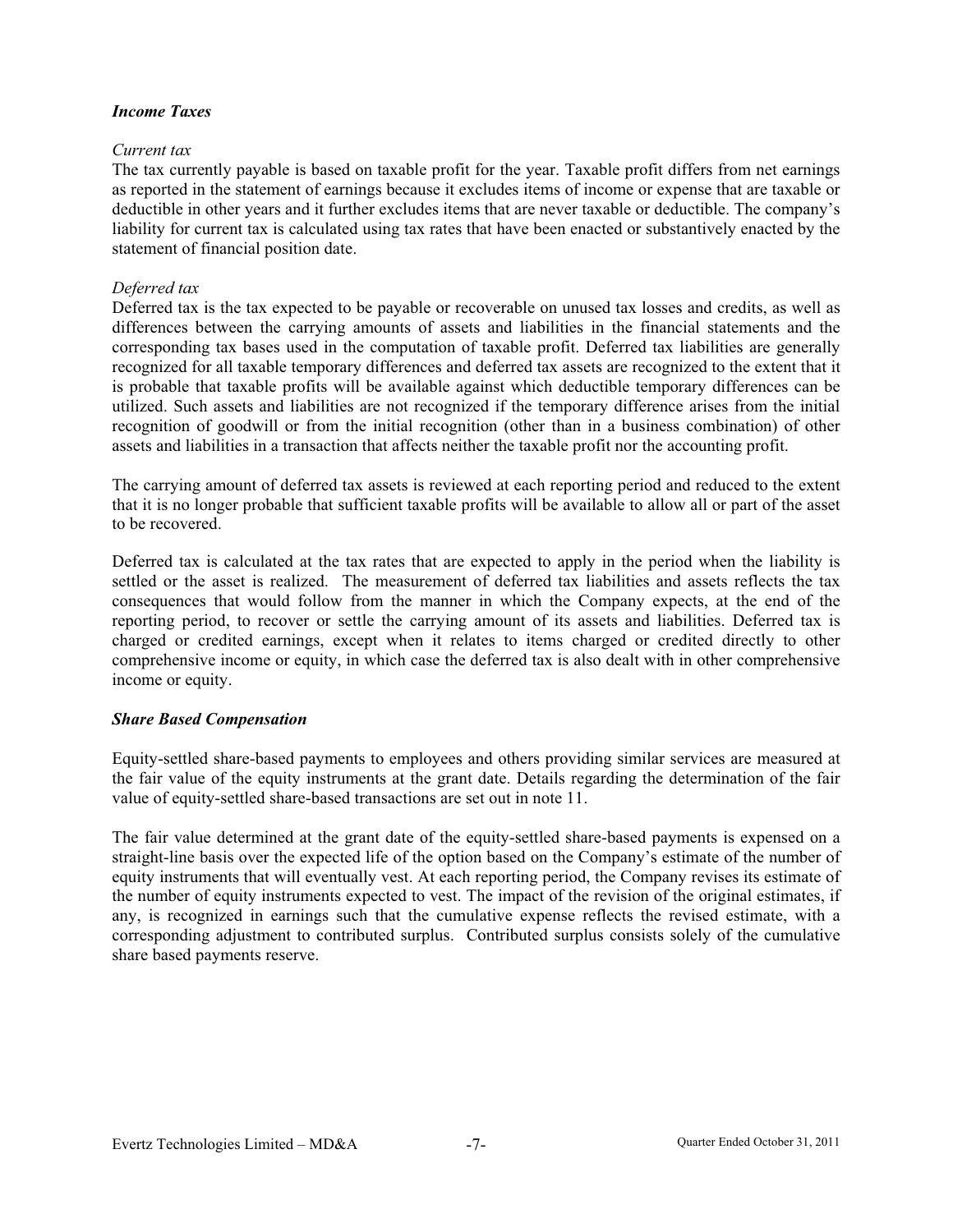### *Earnings per Share*

The Company presents basic and diluted earnings per share (EPS) data for its common shares. Basic EPS is calculated by dividing the net earnings attributable to shareholders by the weighted average number of common shares outstanding during the period. Diluted EPS is determined by adjusting the net earnings attributable to shareholders and the weighted average number of common shares outstanding for the effects of all potentially dilutive common shares, which comprise of share options granted to employees with an exercise price below the average market price.

### *Borrowing Costs*

Borrowing costs directly attributable to the acquisition, construction or production of qualifying assets, which are assets that necessarily take a substantial period of time to get ready for their intended use or sale, are added to the cost of those assets, until such time as the assets are substantially ready for their intended use or sale.

Investment income earned on the temporary investment of specific borrowings pending their expenditure on qualifying assets is deducted from the borrowing costs eligible for capitalisation.

All other borrowing costs are recognized in earnings in the period in which they are incurred.

### *Investment Tax Credits*

The Company is entitled to investment tax credits, which are earned as a percentage of eligible research and development expenditures incurred in each taxation year. Investment tax credits relate entirely to the Company's research and development expenses in the consolidated statement of earnings but are presented separately in the consolidated statement of earnings for information purposes.

### *Financial Instruments*

The Company's financial assets and liabilities which are initially recorded at fair value and subsequently measured based on their assigned classifications as follows:

### **Asset/Liability Category Category Measurement**

- Instruments held for trading Fair value through profit or loss Fair value<br>Accounts receivable Loans and receivable Amortized cost Accounts receivable<br>
Trade and other payables<br>
Other liabilities Trade and other payables **Other liabilities** Amortized cost Current portion of long term debt Other liabilities Amortized cost Long term debt Contingent consideration Fair value through profit or loss Fair value
- Cash Loans and receivable Amortized cost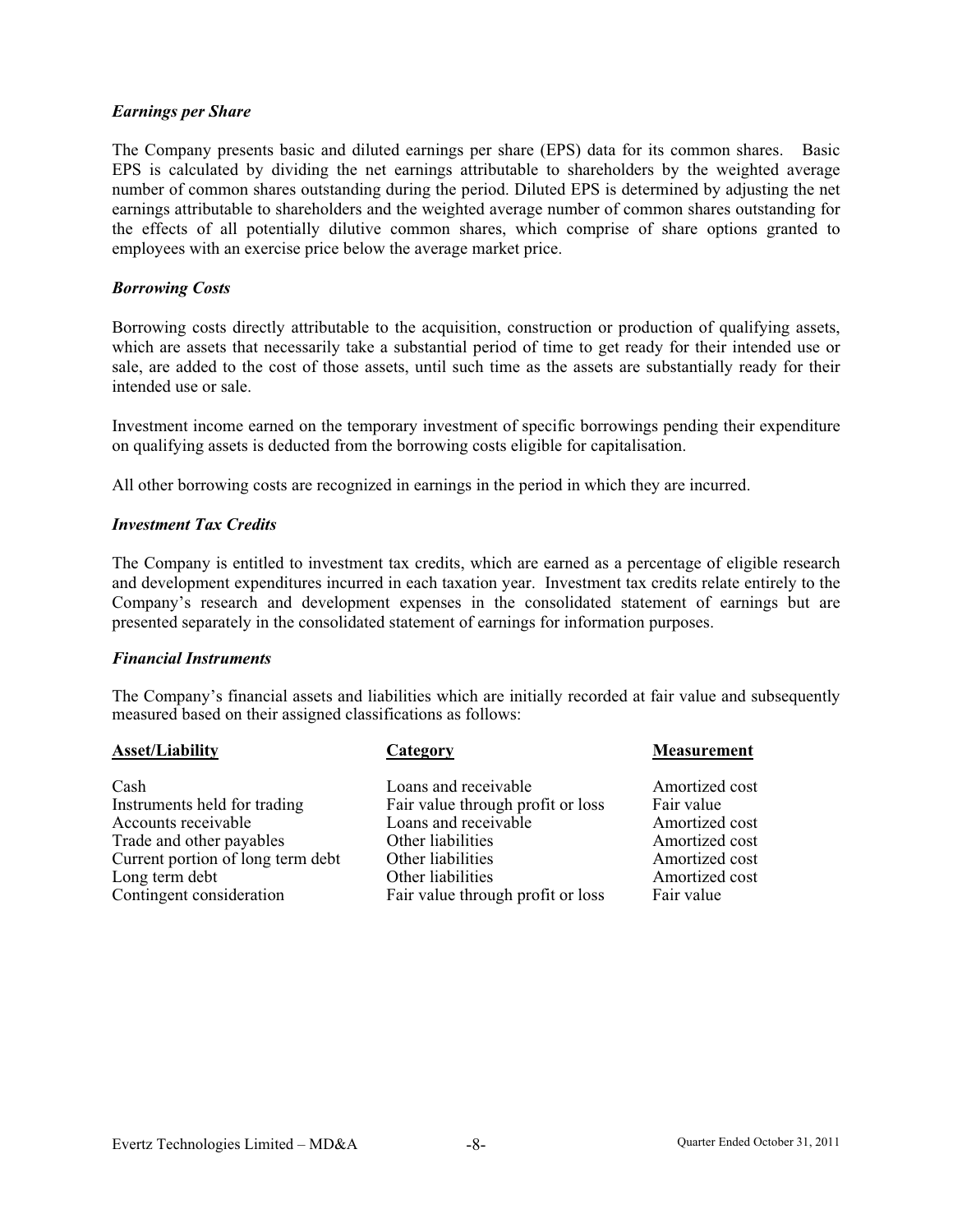### *Financial Assets*

All financial assets are initially measured at fair value, plus transaction costs, except for those financial assets classified as at fair value through profit or loss, which are initially measured at fair value.

Financial assets are classified into the following specific categories: financial assets "at fair value through profit or loss" (FVTPL), "held-to-maturity" investments, "available-for-sale" (AFS) financial assets and "loans and receivables". The classification depends on the nature and purpose of the financial assets and is determined at the time of initial recognition.

Financial assets at FVTPL are stated at fair value, with any gains or losses arising on re-measurement recognized in earnings.

Transaction costs in respect of financial instruments are fair value through profit or loss are recognized in earnings immediately. Transaction costs in respect of other financial instruments are included in the initial measurement of the financial instrument.

### *Impairment of financial assets*

Financial assets, other than those at FVTPL, are assessed for indicators of impairment at each reporting period. Financial assets are impaired where there is objective evidence that, as a result of one or more events that occurred after the initial recognition of the financial asset, the estimated future cash flows of the investment have been affected. For certain categories of financial assets, such as trade and other receivables, assets that are assessed not to be impaired individually are, in addition, assessed for impairment on a collective basis.

For financial assets carried at amortized cost, the amount of the impairment is the difference between the asset's carrying amount and the present value of estimated future cash flows, discounted at the financial asset's original effective interest rate.

The carrying amount of the financial asset is reduced by the impairment loss directly for all financial assets with the exception of trade receivables, where the carrying amount is reduced through the use of an allowance account. When a trade receivable is considered uncollectible, it is written off against the allowance account. Subsequent recoveries of amounts previously written off are credited against the allowance account. Changes in the carrying amount of the allowance account are recognized in earnings.

### *Financial liabilities and equity instruments issued by the Company*

Financial liabilities at FVTPL are stated at fair value, with any gains or losses arising on re-measurement recognized in earnings. The net gain or loss recognized in earnings incorporates any interest paid on the financial liability and is included in the "other income and expenses" line item in the interim condensed consolidated statements of earnings.

An equity instrument is any contract that evidences a residual interest in the assets of an entity after deducting all of its liabilities. Equity instruments issued by the Company are recognized at the proceeds received, net of direct issue costs.

Other financial liabilities, including long term debt, are initially measured at fair value, net of transaction costs. Other financial liabilities are subsequently measured at amortized cost using the effective interest method, with interest expense recognized on an effective yield basis.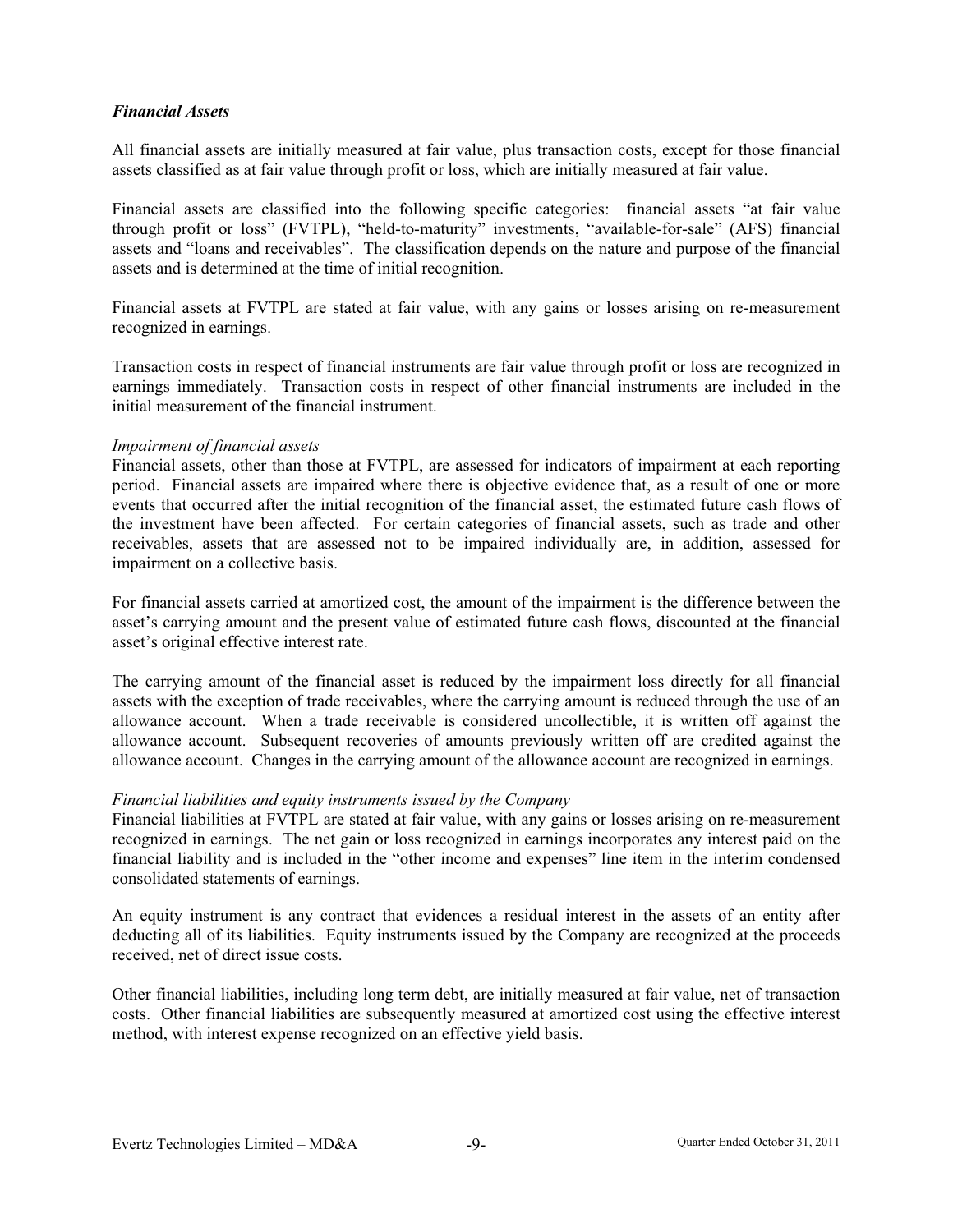### *Use of Estimates and Judgments*

The preparation of financial statements in conformity with IFRS requires management to make judgments, estimates and assumptions that affect the reported amounts of assets and liabilities and disclosure of contingent assets and liabilities at the date of the financial statements and the reported amounts of revenues and expenses during the year. Consequently, actual results could differ from those estimates. Those estimates and underlying assumptions are reviewed on an ongoing basis. Revisions to accounting estimates are recognized in the period in which the estimate is revised and in any future periods affected. Significant estimates include the determination of the allowance for doubtful accounts for trade receivables, provision for inventory obsolescence, the useful life of property, plant and equipment for depreciation, amortization and evaluation of net recoverable amount of property, plant and equipment, determination of fair value for share-based compensation, evaluating deferred income tax assets and liabilities, the determination of fair value of financial instruments and the likelihood of recoverability determination of implied fair value of goodwill and implied fair value of assets and liabilities for purchase price allocation purposes and goodwill impairment test purposes.

Significant items requiring the use of judgment in application of accounting policies and assumptions include the determination of the Canadian dollar as the functional currency, classification of financial instruments, classification of leases, degree of componentization applied when calculating amortization of property, plant and equipment, and identification of cash generating units for impairment testing purposes.

### *Operating Segments*

An operating segment is a component of the Company that engages in business activities from which it may earn revenues and incur expenses, including revenues and expenses that relate to transactions with any of the Company's other components. The Company reviewed its operations and determined that it operates a single reportable segment, the television broadcast equipment market. The single reportable operating segment derives its revenue from the sale of hardware and software solutions including related services, training and commissioning.

### **New and Revised IFRSs Issued but Not Yet Effective**

Following is a listing of amendments, revisions and new International Financial Reporting Standards (IFRSs) issued but not effective until annual periods beginning after May 1, 2012. Unless otherwise indicated, earlier application is permitted.

### *Financial Instruments*

IFRS 9 Financial instruments ("IFRS 9") was issued by the IASB on November 12, 2009 and will replace IAS 39 Financial Instruments: Recognition and Measurement ("IAS 39"). IFRS 9 uses a single approach to determine whether a financial asset is measured at amortized cost or fair value, replacing the multiple rules in IAS 39. The approach in IFRS 9 is based on how an entity manages its financial instruments in the context of its business model and the contractual cash flow characteristics of the financial assets. The new standard also requires a single impairment method to be used, replacing the multiple impairment methods in IAS 39. IFRS 9 is effective for annual periods beginning on or after January 1, 2013. The Company has not yet determined the impact of IFRS 9 on its financial statements.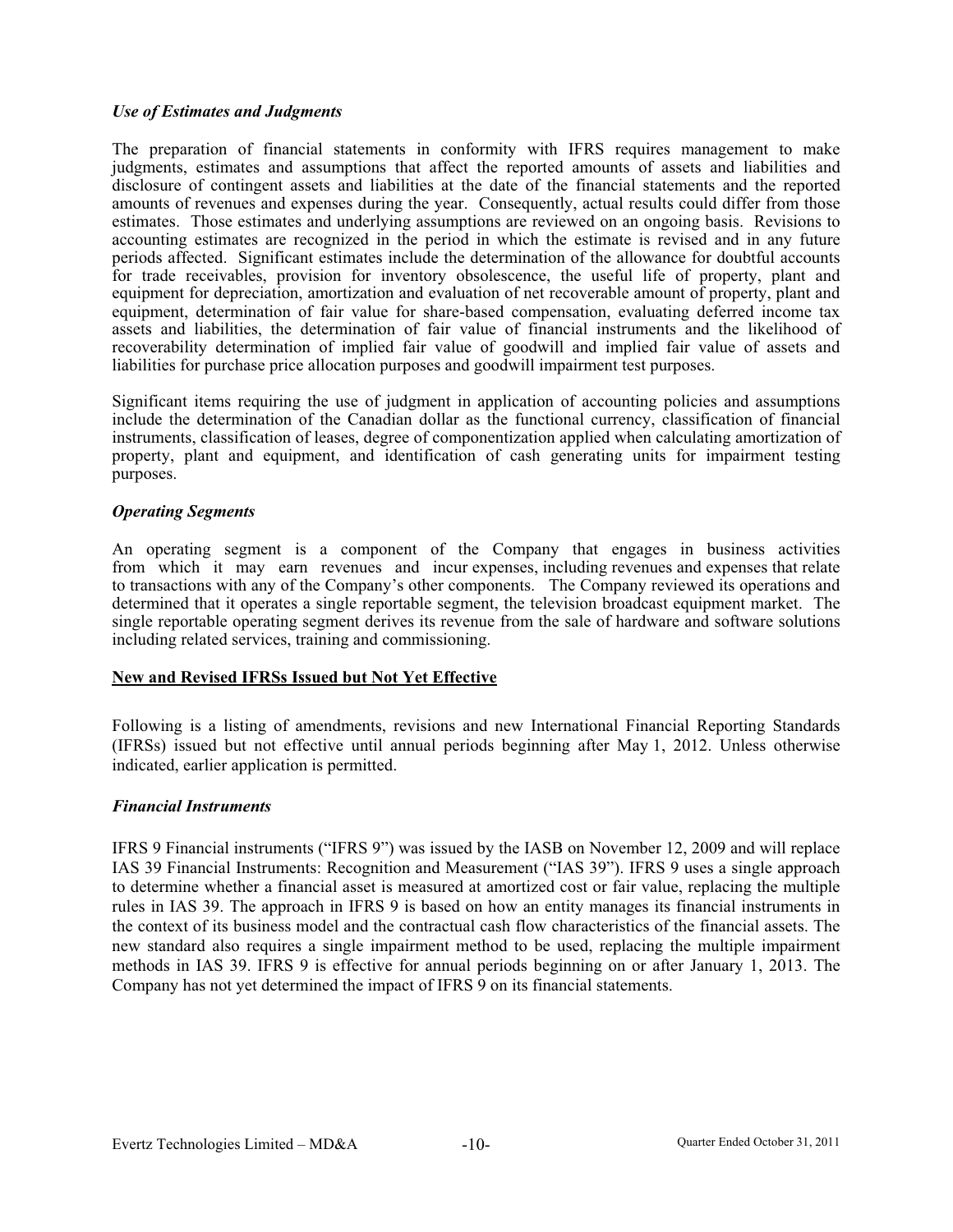### *Consolidated Financial Statements*

IFRS 10, *Consolidated Financial Statements* ("IFRS 10") establishes principles for the presentation and preparation of consolidated financial statements when an entity controls one or more other entities. IFRS 10 replaces the consolidation requirements in SIC-12, *Consolidation – Special Purpose Entities* and IAS 27, *Consolidated and Separate Financial Statements.* The Company has not yet determined the impact of IFRS 10 on its financial statements.

### *Joint Arrangements*

IFRS 11, *Joint Arrangements* ("IFRS 11") provides a more realistic reflection of joint arrangements by focusing on the rights and obligations of the arrangement, rather than its legal form as is currently the case. IFRS 11 replaces SIC-13, *Jointly Controlled Entities – Non-Monetary Contribution by Venturers*  and IAS 31, *Interests in Joint Ventures.* The Company has not yet determined the impact of IFRS 11 on its financial statements.

### *Disclosure of Interests in Other Entities*

IFRS 12, *Disclosure of Interests in Other Entities* ("IFRS 12") is a new and comprehensive standard on disclosure requirements for all forms of interests in other entities, including subsidiaries, joint arrangements, associates and unconsolidated structured entities. The Company has not yet determined the impact of IFRS 12 on its financial statements.

### *Fair Value Measurements*

IFRS 13, *Fair Value Measurements* ("IFRS 13") provides new guidance on fair value measurement and disclosure requirements. The Company has not yet determined the impact of IFRS 13 on its financial statements.

### *Income Taxes*

The amendments to IAS 12, *Income Taxes* ("IAS 12") relate to the measurement of deferred taxes for investment property carried at fair value. The Company has not yet determined the impact of the changes to IAS 12 on its financial statements.

### *Presentation of Financial Statements*

Amendments to IAS 1, *Presentation of Financial Statements* ("IAS 1"), which are effective for annual periods beginning on or after July 1, 2012, are to be applied retroactively. The amendments require that an entity present separately the items of other comprehensive income that may be reclassified to profit or loss in the future from those that would never be reclassified to profit or loss. The Company has not yet determined the impact of the changes to IAS 1 on its financial statements.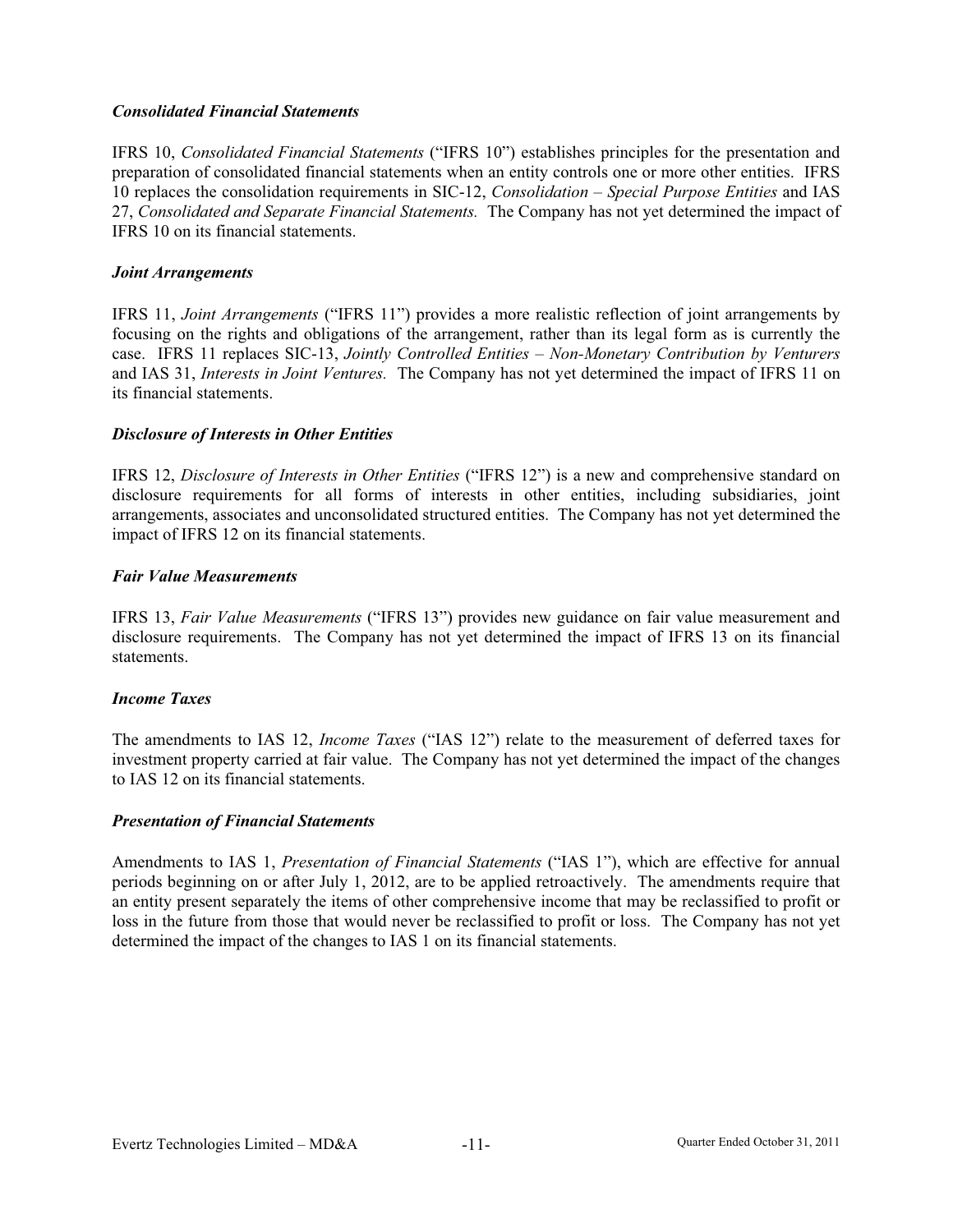# **QUARTER END HIGHLIGHTS**

Revenue decreased by 14% for the second quarter ended October 31, 2011 when compared to the same period ended October 31, 2010.

Net earnings for the second quarter ended October 31, 2011 were \$16.1 million as compared to \$20.9 million for the second quarter ended October 31, 2010, a decrease of 23%. Fully-diluted earnings per share were \$0.22 for the second quarter ended October 31, 2011 as compared to \$0.28 for the second quarter ended October 31, 2010.

Gross margin during the second quarter ended October 31, 2011 was 57.3% as compared to 57.9% for the second quarter ended October 31, 2010.

Selling and administrative expenses for the second quarter ended October 31, 2011 was \$11.7 million compared to the second quarter ended October 31, 2010 of \$9.0 million. As a percentage of revenue, selling and administrative expenses totaled 16.7% for the second quarter ended October 31, 2011 as opposed to 11.0% for the second quarter ended October 31, 2010.

Research and development ("R&D") expenses increased in the second quarter ended October 31, 2011 by \$1.8 million or approximately 22% compared to the second quarter ended October 31, 2010.

Cash and instruments held for trading were \$186.3 million and working capital was \$323.6 million as at October 31, 2011 as compared to cash and instruments held for trading of \$192.0 million and working capital of \$326.0 million as at April 30, 2011.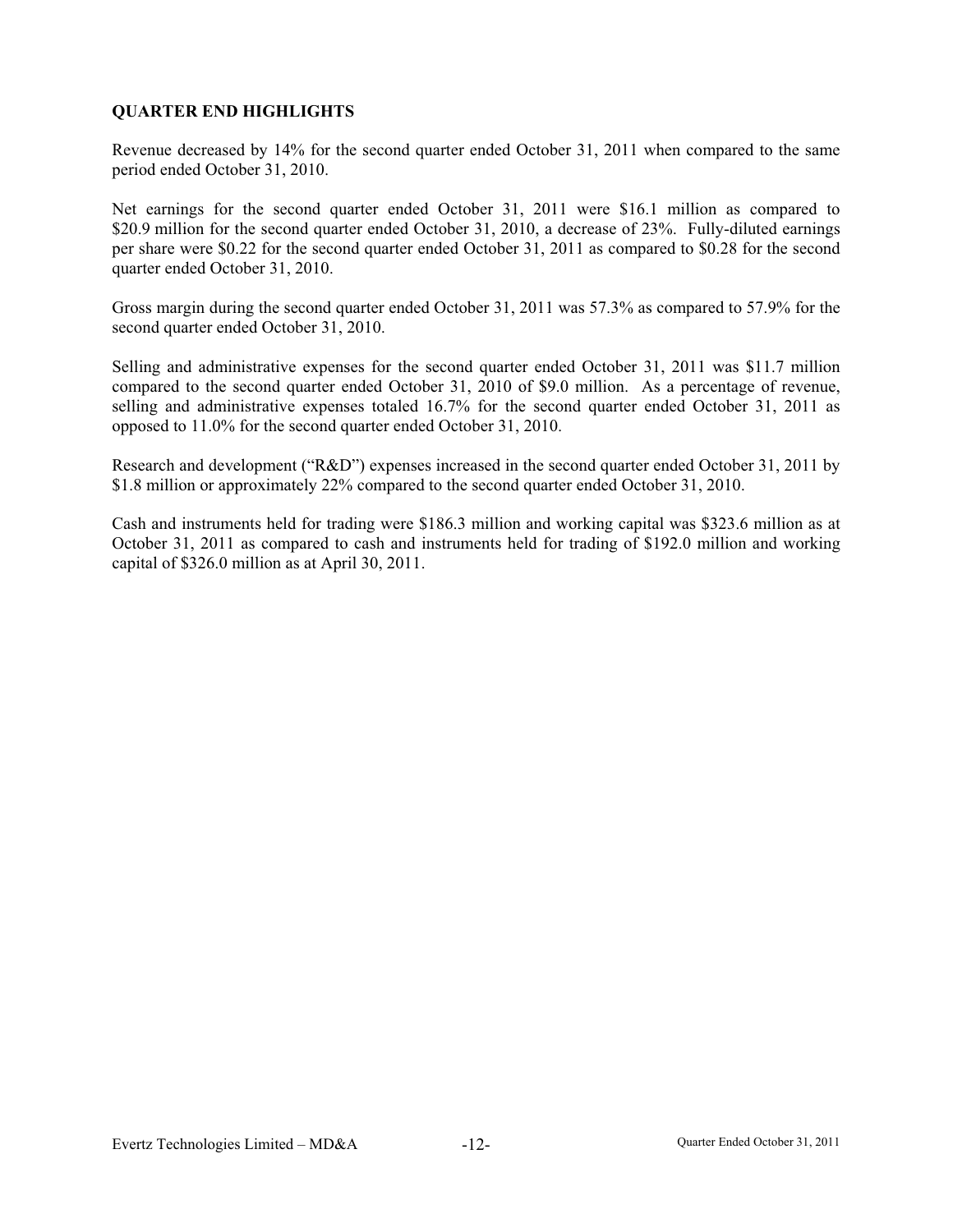# **Selected Consolidated Financial Information**

(in thousands of dollars except earnings per share and share data)

|                                                       |                         | Three month period ended |               |                  | Six month period ended |                  |    |                    |  |  |  |
|-------------------------------------------------------|-------------------------|--------------------------|---------------|------------------|------------------------|------------------|----|--------------------|--|--|--|
|                                                       |                         | October 31,              |               |                  |                        | October 31,      |    |                    |  |  |  |
|                                                       |                         | 2011                     |               | 2010             |                        | 2011             |    | 2010               |  |  |  |
|                                                       |                         |                          |               |                  |                        |                  |    |                    |  |  |  |
| Revenue                                               | \$                      | 70,487                   | \$            | 82,327           | \$                     | 145,615          | \$ | 156,143            |  |  |  |
| Cost of goods sold                                    |                         | 30,111<br>40,376         |               | 34,688<br>47,639 |                        | 62,392<br>83,223 |    | 65,506<br>90,637   |  |  |  |
| Gross margin                                          |                         |                          |               |                  |                        |                  |    |                    |  |  |  |
| Expenses                                              |                         |                          |               |                  |                        |                  |    |                    |  |  |  |
| Selling and administrative                            |                         | 11,739                   |               | 9,015            |                        | 22,121           |    | 17,209             |  |  |  |
| General                                               |                         | 1,789                    |               | 1,511            |                        | 3,098            |    | 2,943              |  |  |  |
| Research and development                              |                         | 10,041                   |               | 8,221            |                        | 20,360           |    | 16,243             |  |  |  |
| Investment tax credits                                |                         | (2, 454)                 |               | (1,876)          |                        | (4,736)          |    | (3,881)            |  |  |  |
| Foreign exchange gain                                 |                         | (2, 722)                 |               | (356)            |                        | (3,065)          |    | (943)              |  |  |  |
|                                                       |                         | 18,393                   |               | 16,515           |                        | 37,778           |    | 31,571             |  |  |  |
| Earnings before undernoted                            |                         | 21,983                   |               | 31,124           |                        | 45,445           |    | 59,066             |  |  |  |
| Finance income                                        |                         | 453                      |               | 291              |                        | 876              |    | 529                |  |  |  |
| Finance costs                                         |                         | (46)                     |               | (46)             |                        | (97)             |    |                    |  |  |  |
| Other income and expenses                             |                         | (242)                    |               | (2,220)          |                        | (225)            |    | (77)               |  |  |  |
| Earnings before income taxes                          |                         | 22,148                   |               | 29,149           |                        | 45,999           |    | (1,507)<br>58,011  |  |  |  |
|                                                       |                         |                          |               |                  |                        |                  |    |                    |  |  |  |
| Provision for (recovery of) income taxes              |                         |                          |               |                  |                        |                  |    |                    |  |  |  |
| Current                                               |                         | 6,126                    |               | 7,399            |                        | 13,481           |    | 16,878             |  |  |  |
| Deferred                                              |                         | (75)                     |               | 822              |                        | (1,203)          |    | (345)              |  |  |  |
|                                                       |                         | 6,051                    |               | 8,221            |                        | 12,278           |    | 16,533             |  |  |  |
| Net earnings for the period                           | \$                      | 16,097                   | \$            | 20,928           | \$                     | 33,721           | \$ | 41,478             |  |  |  |
| Net earnings attributable to non-controlling interest |                         | 101                      |               | 194              |                        | 198              |    | 336                |  |  |  |
| Net earnings attributable to shareholders             |                         | 15,996                   |               | 20,734           |                        | 33,523           |    | $\frac{1}{41,142}$ |  |  |  |
| Net earnings for the period                           | $\overline{\mathbb{S}}$ | 16,097                   | <sup>\$</sup> | 20,928           | \$                     | 33,721           | \$ | 41,478             |  |  |  |
|                                                       |                         |                          |               |                  |                        |                  |    |                    |  |  |  |
| Earnings per share                                    |                         |                          |               |                  |                        |                  |    |                    |  |  |  |
| <b>Basic</b>                                          | \$                      | 0.22                     | \$            | 0.28             | \$                     | 0.45             | \$ | 0.56               |  |  |  |
| Diluted                                               | \$                      | 0.22                     | \$            | 0.28             | \$                     | 0.45             | \$ | 0.56               |  |  |  |
| <b>Consolidated Balance Sheet Data</b>                |                         |                          |               |                  |                        |                  |    |                    |  |  |  |
|                                                       |                         |                          |               |                  | As at                  |                  |    | As at              |  |  |  |
|                                                       |                         |                          |               | October 31, 2011 |                        |                  |    | April 30, 2011     |  |  |  |
| Cash and instruments held for trading                 |                         |                          | \$            | 186,316          |                        | \$               |    | 192,025            |  |  |  |
| Inventory                                             |                         |                          | $\mathbb S$   | 104,050          |                        | \$               |    | 106,422            |  |  |  |
| Working capital                                       |                         |                          | \$            | 323,625          |                        | \$               |    | 326,029            |  |  |  |
| Total assets                                          |                         |                          | \$            | 408,362          |                        | \$               |    | 410,511            |  |  |  |
| Shareholders' equity                                  |                         |                          | \$            | 371,500          |                        | \$               |    | 372,209            |  |  |  |
| Number of common shares outstanding:                  |                         |                          |               |                  |                        |                  |    |                    |  |  |  |
| <b>Basic</b>                                          |                         |                          |               | 73,224,286       |                        |                  |    | 74,470,606         |  |  |  |
| Fully-diluted                                         |                         |                          |               | 78,146,436       |                        |                  |    | 78,577,206         |  |  |  |
| Weighted average number of shares outstanding:        |                         |                          |               |                  |                        |                  |    |                    |  |  |  |
| <b>Basic</b>                                          |                         |                          |               | 74,085,659       |                        |                  |    | 73,989,997         |  |  |  |
| Fully-diluted                                         |                         |                          |               | 74,416,633       |                        |                  |    | 74,879,139         |  |  |  |
|                                                       |                         |                          |               |                  |                        |                  |    |                    |  |  |  |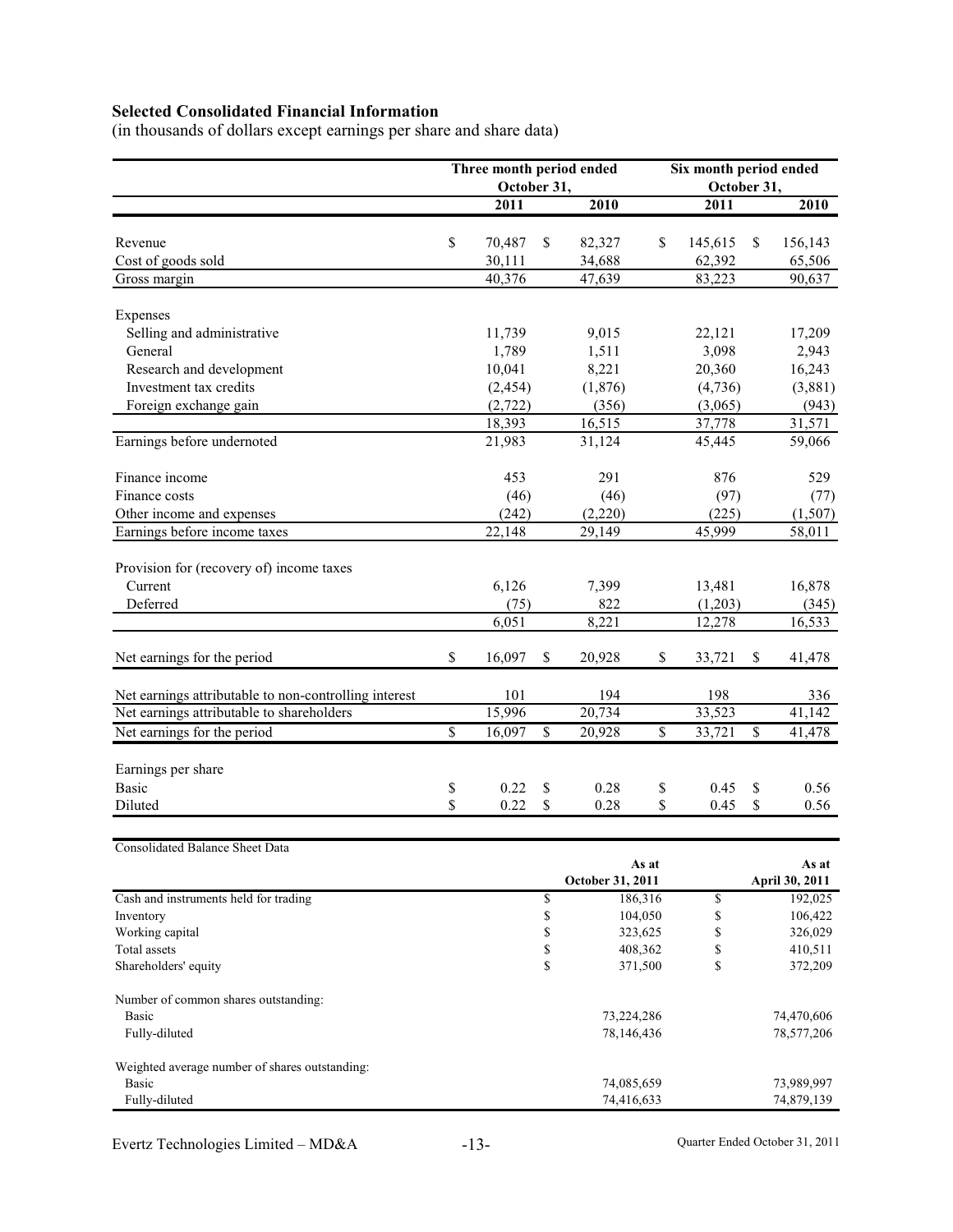### **Consolidated Statement of Operations Data**

(in thousands of dollars except earnings per share and share data)

|                                                       |             |             | Three month period ended | Six month period ended |                       |             |  |  |  |
|-------------------------------------------------------|-------------|-------------|--------------------------|------------------------|-----------------------|-------------|--|--|--|
|                                                       | October 31, |             |                          |                        | October 31,           |             |  |  |  |
|                                                       | 2011        |             | 2010                     |                        | 2011                  | <b>2010</b> |  |  |  |
| Revenue                                               | 100.0%      |             | 100.0%                   |                        | 100.0%                | 100.0%      |  |  |  |
| Cost of goods sold                                    | 42.7%       |             | 42.1%                    |                        | 42.8%                 | 42.0%       |  |  |  |
| Gross margin                                          | 57.3%       |             | 57.9%                    |                        | 57.2%                 | 58.0%       |  |  |  |
| Expenses                                              |             |             |                          |                        |                       |             |  |  |  |
| Selling and administrative                            | 16.7%       |             | 11.0%                    |                        | 15.2%                 | 11.0%       |  |  |  |
| General                                               | 2.5%        |             | 1.8%                     |                        | 2.1%                  | 1.9%        |  |  |  |
| Research and development                              | 14.2%       |             | 10.0%                    |                        | 14.0%                 | 10.4%       |  |  |  |
| Investment tax credits                                | $(3.5\%)$   |             | $(2.3\%)$                |                        | $(3.3\%)$             | $(2.5\%)$   |  |  |  |
| Foreign exchange gain                                 | $(3.9\%)$   |             | $(0.4\%)$                |                        | $(2.1\%)$             | $(0.6\%)$   |  |  |  |
|                                                       | 26.1%       |             | 20.1%                    |                        | 25.9%                 | 20.2%       |  |  |  |
| Earnings before undernoted                            | 31.2%       |             | 37.8%                    |                        | 31.3%                 | 37.8%       |  |  |  |
| Finance income                                        | 0.6%        |             | 0.4%                     |                        | 0.6%                  | 0.3%        |  |  |  |
| Finance costs                                         | $(0.1\%)$   |             | $(0.1\%)$                |                        | $(0.1\%)$             | $(0.1\%)$   |  |  |  |
| Other income and expenses                             | $(0.3\%)$   |             | $(2.7\%)$                |                        | $(0.2\%)$             | $(1.0\%)$   |  |  |  |
| Earnings before income taxes                          | 31.4%       |             | 35.4%                    |                        | 31.6%                 | 37.2%       |  |  |  |
| Provision for (recovery) of income taxes              |             |             |                          |                        |                       |             |  |  |  |
| Current                                               | 8.7%        |             | 10.5%                    |                        | 9.2%                  | 11.6%       |  |  |  |
| Deferred                                              | $(0.1\%)$   |             | 1.2%                     |                        | $(0.8\%)$             | $(0.2\%)$   |  |  |  |
|                                                       | 8.6%        |             | 11.7%                    |                        | 8.4%                  | 11.4%       |  |  |  |
| Net earnings for the period                           | 22.8%       |             | 25.4%                    |                        | 23.2%                 | 26.6%       |  |  |  |
| Net earnings attributable to non-controlling interest | 0.1%        |             | 0.2%                     |                        | 0.1%                  | 0.2%        |  |  |  |
| Net earnings attributable to shareholders             | 22.7%       |             | 25.2%                    |                        | 23.1%                 | 26.3%       |  |  |  |
| Net earnings for the period                           | 22.8%       |             | 25.4%                    |                        | 23.2%                 | 26.6%       |  |  |  |
| Earnings per share:                                   |             |             |                          |                        |                       |             |  |  |  |
| <b>Basic</b>                                          | \$<br>0.22  | S           | 0.28                     | \$                     | 0.45<br>\$            | 0.56        |  |  |  |
| Diluted                                               | \$<br>0.22  | $\mathbf S$ | 0.28                     | \$                     | <sup>\$</sup><br>0.45 | 0.56        |  |  |  |

### **REVENUE AND EXPENSES**

### *Revenue*

The Company generates revenue principally from the sale of its broadcast equipment solutions to content creators, broadcasters, specialty channels and television service providers.

The Company markets and sells its products and services through both direct and indirect sales strategies. The Company's direct sales efforts focus on large and complex end-user customers. These customers have long sales cycles typically ranging from four to eight months before an order may be received by the Company for fulfillment.

The Company monitors revenue performance in two main geographic regions: (i) United States/Canada and (ii) International.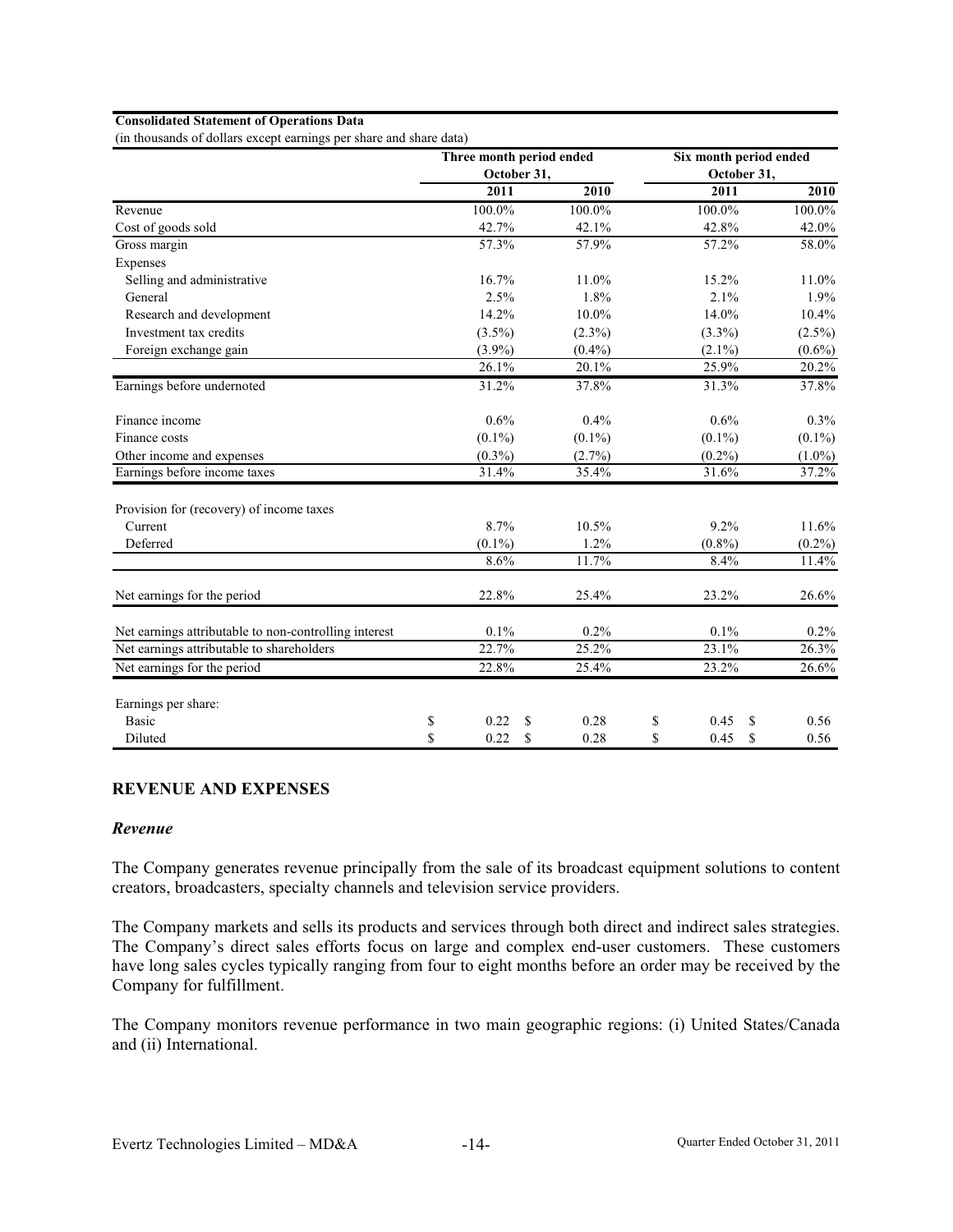The Company currently generates approximately 50% to 60% of its revenue in the United States/Canada. The Company recognizes the opportunity to more aggressively target markets in other geographic regions and intends to invest in personnel and infrastructure in those markets.

While a significant portion of the Company's expenses are denominated in Canadian dollars, the Company collects substantially all of its revenues in currencies other than the Canadian dollar and therefore has significant exposure to fluctuations in foreign currencies, in particular the US dollar. Approximately 70- 80% of the Company's revenues are denominated in US dollars.

### *Revenue*

| (In thousands of Canadian dollars) | Three month period ended<br>October 31, |  |        | % Increase<br>(Decrease) | Six month period ended<br>October 31, | % Increase<br>(Decrease) |       |  |
|------------------------------------|-----------------------------------------|--|--------|--------------------------|---------------------------------------|--------------------------|-------|--|
|                                    | 2011                                    |  | 2010   |                          | 2011                                  | 2010                     |       |  |
| United States/Canada               | 35.911                                  |  | 39.916 | $10\%)$                  | 81,242                                | 82.562                   | (2%)  |  |
| International                      | 34.576                                  |  | 42.411 | (18%)                    | 64.373                                | 73.581                   | (13%) |  |
|                                    | 70.487                                  |  | 82.327 | $14\%)$                  | 145.615                               | 156.143                  | (7%)  |  |

Total revenue for the second quarter ended October 31, 2011 were \$70.5 million, a decrease of 14% or \$11.8 million as compared to revenue of \$82.3 million for the second quarter ended October 31, 2010.

Revenue in the United States/Canada region decreased to \$35.9 million for the second quarter ended October 31, 2011, a decrease of 10% or \$4.0 million as compared to revenue of \$39.9 million for the second quarter ended October 31, 2010.

Revenue in the International region decreased to \$34.6 million for the second quarter ended October 31, 2011, a decrease of 18% or \$7.8 million as compared to revenue of \$42.4 million for the second quarter ended October 31, 2010.

### *Cost of Sales*

Cost of sales consists primarily of costs of manufacturing and assembly of products. A substantial portion of these costs is represented by components and compensation costs for the manufacture and assembly of products. Cost of sales also includes related overhead, certain depreciation, final assembly, quality assurance, inventory management and support costs. Cost of sales also includes the costs of providing services to clients, primarily the cost of service-related personnel.

### *Gross Margin*

| (In thousands of Canadian dollars) |  | October 31, | Three month period ended | % Increase<br>(Decrease) | Six month period ended<br>October 31, | % Increase<br>(Decrease) |        |      |
|------------------------------------|--|-------------|--------------------------|--------------------------|---------------------------------------|--------------------------|--------|------|
|                                    |  | 2011        |                          | 2010                     |                                       | 2011                     | 2010   |      |
| Gross margin                       |  | 40.376      |                          | 47.639                   | (15%)                                 | 83,223                   | 90.637 | (8%) |
| Gross margin % of sales            |  | 57.3%       |                          | 57.9%                    |                                       | 51.2%                    | 58.0%  |      |

Gross margin for the second quarter ended October 31, 2011 was \$40.4 million, compared to \$47.6 million for the second quarter ended October 31, 2010. As a percentage of revenue, the gross margin was 57.3% for the second quarter ended October 31, 2011, as compared to 57.9% for the second quarter ended October 31, 2010.

Gross margins vary depending on the product mix, geographic distribution and competitive pricing pressures. For the second quarter ended October 31, 2011 the gross margin, as a percentage of revenue,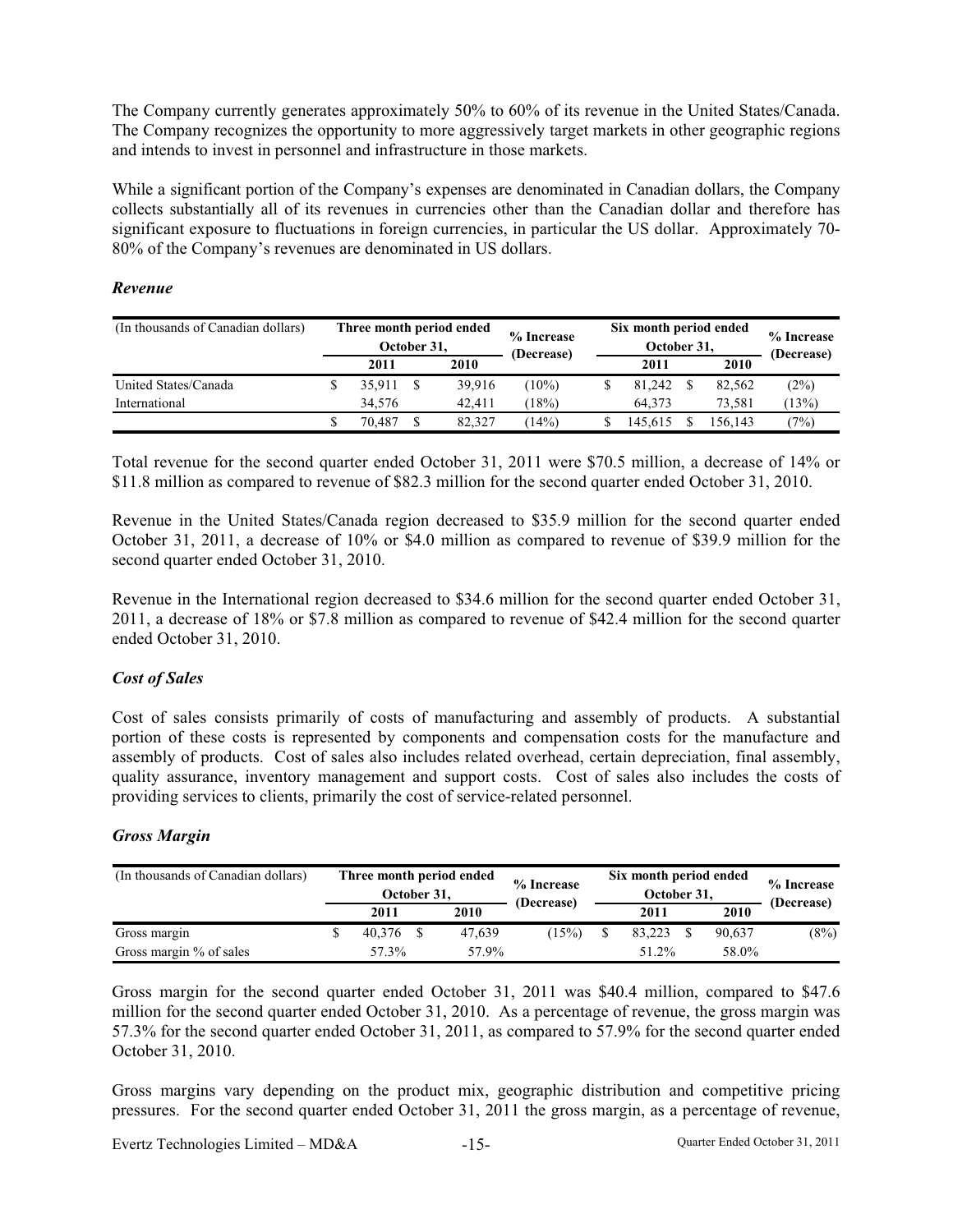was in the Company's projected range. The pricing environment continues to be very competitive with substantial discounting by our competition.

The Company expects that it will continue to experience competitive pricing pressures. The Company continually seeks to build its products more efficiently and enhance the value of its product and service offerings in order to reduce the risk of declining gross margin associated with the competitive environment.

### *Operating Expenses*

The Company's operating expenses consist of: (i) selling, administrative and general; (ii) research and development and (iii) foreign exchange.

Selling expenses primarily relate to remuneration of sales and technical personnel. Other significant cost components include trade show costs, advertising and promotional activities, demonstration material and sales support. Selling and administrative expenses relate primarily to remuneration costs of related personnel, legal and professional fees, occupancy and other corporate and overhead costs. The Company also records certain depreciation amortization and share based compensation charges as general expenses. For the most part, selling, administrative and general expenses are fixed in nature and do not fluctuate directly with revenue. The Company's selling expenses tend to fluctuate in regards to the timing of trade shows, sales activity and sales personnel.

The Company invests in research and development to maintain its position in the markets it currently serves and to enhance its product portfolio with new functionality and efficiencies. Although the Company's research and development expenditures do not fluctuate directly with revenues, it monitors this spending in relation to revenues and adjusts expenditures when appropriate. Research and development expenditures consist primarily of personnel costs and material costs. Research and development expenses are presented on a gross basis (without deduction of research and development tax credits). Research and development tax credits associated with research and development expenditures are shown separately under research and development tax credits.

| (In thousands of Canadian dollars)    |  | October 31. | Three month period ended | % Increase<br>(Decrease) | Six month period ended<br>October 31, | % Increase<br>(Decrease) |        |     |  |
|---------------------------------------|--|-------------|--------------------------|--------------------------|---------------------------------------|--------------------------|--------|-----|--|
|                                       |  | 2011        | 2010                     |                          | 2011                                  | 2010                     |        |     |  |
| Selling and administrative            |  | 11.739      | 9.015                    | 30%                      | 22.121                                |                          | 17.209 | 29% |  |
| Selling and administrative % of sales |  | $16.7\%$    | 11.0%                    |                          | $5.2\%$                               |                          | 11.0%  |     |  |

### *Selling and Administrative*

Selling and administrative expenses excludes stock based compensation, operation of non-production property, plant and equipment, and amortization of intangibles. Selling and administrative expenses for the second quarter ended October 31, 2011 were \$11.7 million or 16.7% of revenue as compared to selling and administrative expenses of \$9.0 million or 11.0% of revenue for the second quarter ended October 31, 2010.

The increase for the period was the result of general increases to selling expenses, general overhead increases and the inclusion of our December 2010 business acquisition.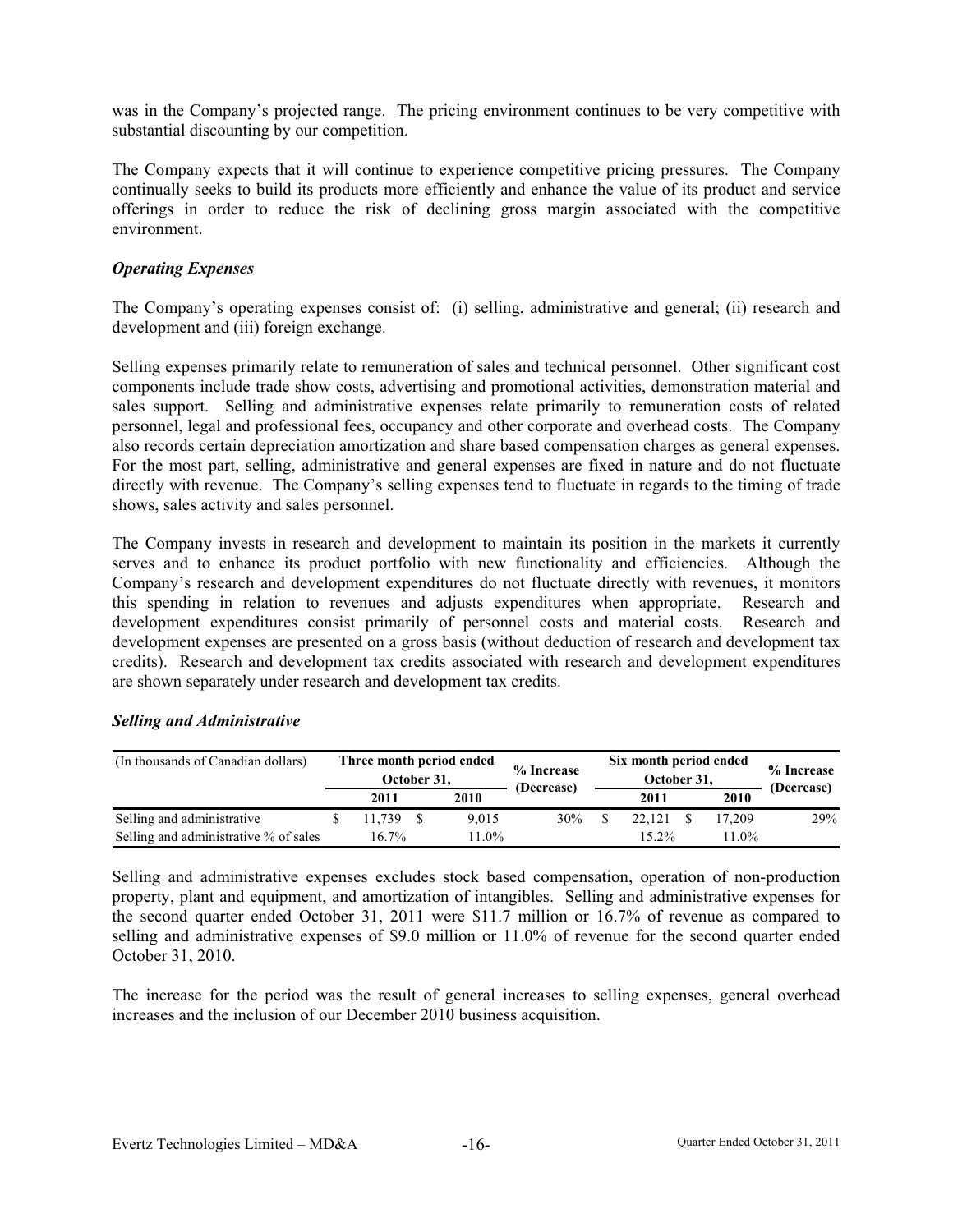### *Research and Development (R&D)*

| (In thousands of Canadian dollars)  |  | October 31, | Three month period ended | % Increase<br>(Decrease) | Six month period ended<br>October 31, | % Increase<br>(Decrease) |     |  |
|-------------------------------------|--|-------------|--------------------------|--------------------------|---------------------------------------|--------------------------|-----|--|
|                                     |  | 2011        | 2010                     |                          | 2011                                  | 2010                     |     |  |
| Research and development expenses   |  | 10.041      | 8.221                    | $22\%$                   | 20,360                                | 16.243                   | 25% |  |
| Research and development % of sales |  | 14.2%       | $10.0\%$                 |                          | $14.0\%$                              | $10.4\%$                 |     |  |

For the second quarter ended October 31, 2011, gross R&D expenses increased to \$10.0 million, an increase of 22% or \$1.8 million as compared to an expense of \$8.2 million for the second quarter ended October 31, 2010.

The increase for the period ended October 31, 2011 was predominantly a result of planned growth of R&D personnel and corresponding increases in materials and prototypes as well as the inclusion of our December 2010 business acquisition.

### *Foreign Exchange*

For the second quarter ended October 31, 2011, the foreign exchange gain was \$2.7 million as compared to a foreign exchange gain for the same period ended October 31, 2010 of \$0.4 million.

### *Finance Income Costs and Other Income*

For the second quarter ended October 31, 2011, finance income, costs and other income netted to a gain of \$0.2 million of which largely relates to interest income of \$0.5 million.

# **LIQUIDITY AND CAPITAL RESOURCES**

| Liquidity and Capital Resources                  |                                                  |         |       |         |  |  |  |  |  |
|--------------------------------------------------|--------------------------------------------------|---------|-------|---------|--|--|--|--|--|
| (in thousands of Canadian dollars except ratios) |                                                  | As at   | As at |         |  |  |  |  |  |
| Key Balance Sheet Amounts and Ratios:            | <b>October 31, 2011</b><br><b>April 30, 2011</b> |         |       |         |  |  |  |  |  |
|                                                  |                                                  |         |       |         |  |  |  |  |  |
| Cash and instruments held for trading            | ъ                                                | 186,316 | S     | 192,025 |  |  |  |  |  |
| Working capital                                  | S                                                | 323,625 | S     | 326,029 |  |  |  |  |  |
| Long-term assets                                 | ъ                                                | 56,687  | \$    | 57,318  |  |  |  |  |  |
| Long-term debt                                   | C                                                | 2,178   | S     | 2,493   |  |  |  |  |  |
| Days sales outstanding in accounts receivable    |                                                  |         |       | 62      |  |  |  |  |  |

| Statement of Cash Flow Summary  | Three month period ended |          | Six month period ended |           |  |           |  |  |  |
|---------------------------------|--------------------------|----------|------------------------|-----------|--|-----------|--|--|--|
|                                 | October 31,              |          | October 31,            |           |  |           |  |  |  |
|                                 | 2011                     | 2010     |                        | 2011      |  | 2010      |  |  |  |
| Operating activities            | 22.267                   | 9.545    |                        | 34.817    |  | 21,343    |  |  |  |
| Investing activities            | (3,268)                  | 271      |                        | 223       |  | (486)     |  |  |  |
| Financing activities            | (12, 496)                | (5, 875) | S                      | (36, 422) |  | (12, 015) |  |  |  |
| Net increase (decrease) in cash | 6.295                    | 3.246    | S                      | (1, 595)  |  | 8,336     |  |  |  |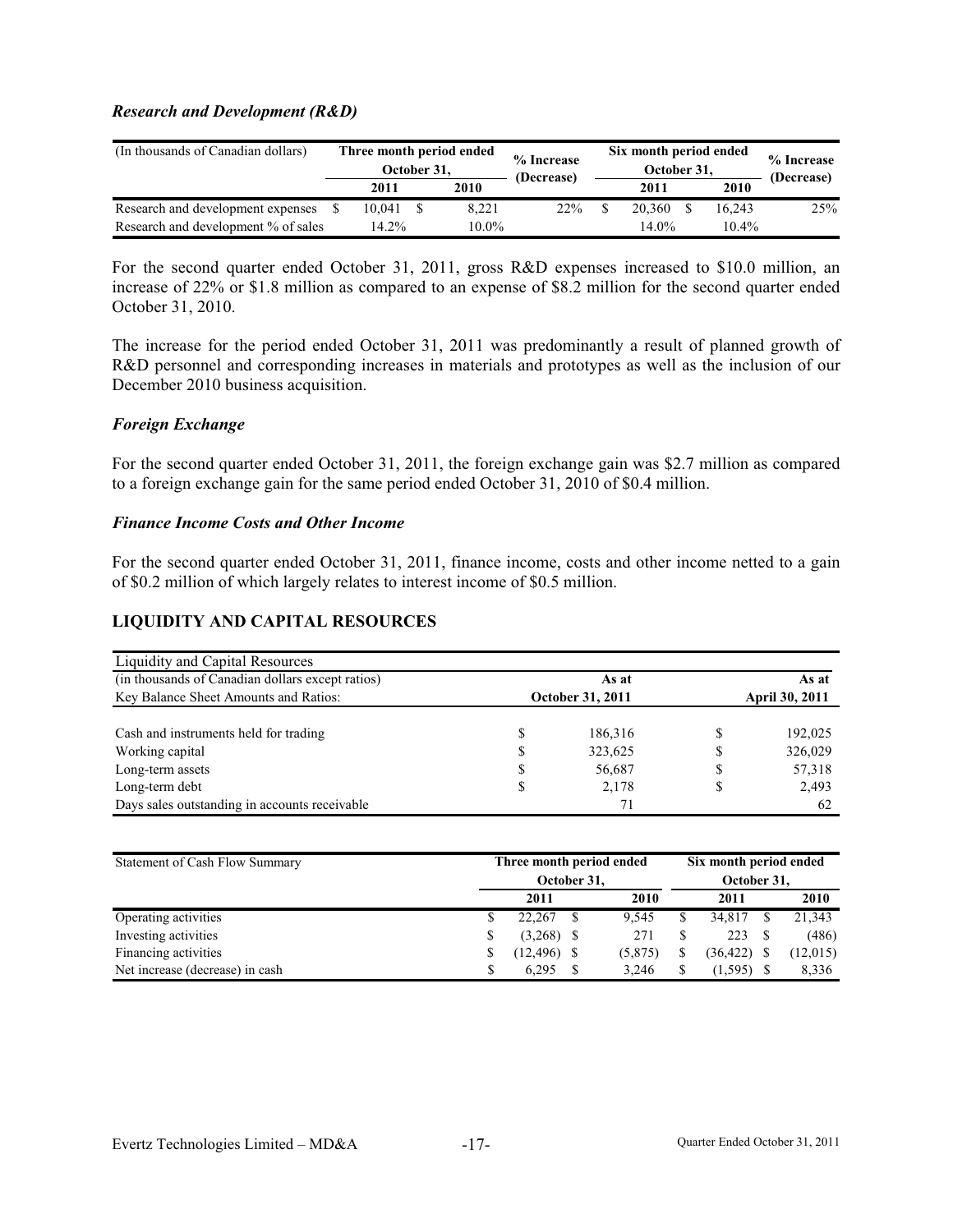### *Operating Activities*

For the second quarter ended October 31, 2011, the Company generated cash from operations of \$22.3 million, compared to \$9.5 million for the second quarter ended October 31, 2010. Excluding the effects of the changes in non-cash working capital, the Company generated cash from operations of \$19.0 million for the second quarter ended October 31, 2011, compared to \$27.1 million for the second quarter ended October 31, 2010.

### *Investing Activities*

The Company used cash from investing activities of \$3.3 million for the second quarter ended October 31, 2011 which was predominantly the acquisition of capital assets of \$3.4 million, compared to cash generated of \$0.3 million for the second quarter ended October 31, 2010.

### *Financing Activities*

For the second quarter ended October 31, 2011, the Company used cash from financing activities of \$12.5 million, which was principally driven by a repurchase of capital stock costing \$3.7 million, dividends paid of \$8.8 million and offset by the issuance of capital stock pursuant to the Company Stock Option Plan of \$0.2 million.

### **WORKING CAPITAL**

As at October 31, 2011, the Company had cash and instruments held for trading of \$186.3 million, compared to \$192.0 million at April 30, 2011.

The Company had working capital of \$323.6 million as at October 31, 2011 compared to \$326.0 million as at April 30, 2011.

The Company believes that the current balance in cash and instruments held for trading plus future cash flow from operations will be sufficient to finance growth and related investment and financing activities in the foreseeable future.

Days sales outstanding in accounts receivable were 71 days at October 31, 2011 as compared to 67 for October 31, 2010.

### **SHARE CAPITAL STRUCTURE**

Authorized capital stock consists of an unlimited number of common and preferred shares.

|                                       | As at<br><b>October 31, 2011</b> | As at<br><b>April 30, 2011</b> |
|---------------------------------------|----------------------------------|--------------------------------|
| Common shares                         | 73,224,286                       | 74,470,606                     |
| Stock options granted and outstanding | 4,922,150                        | 4,106,600                      |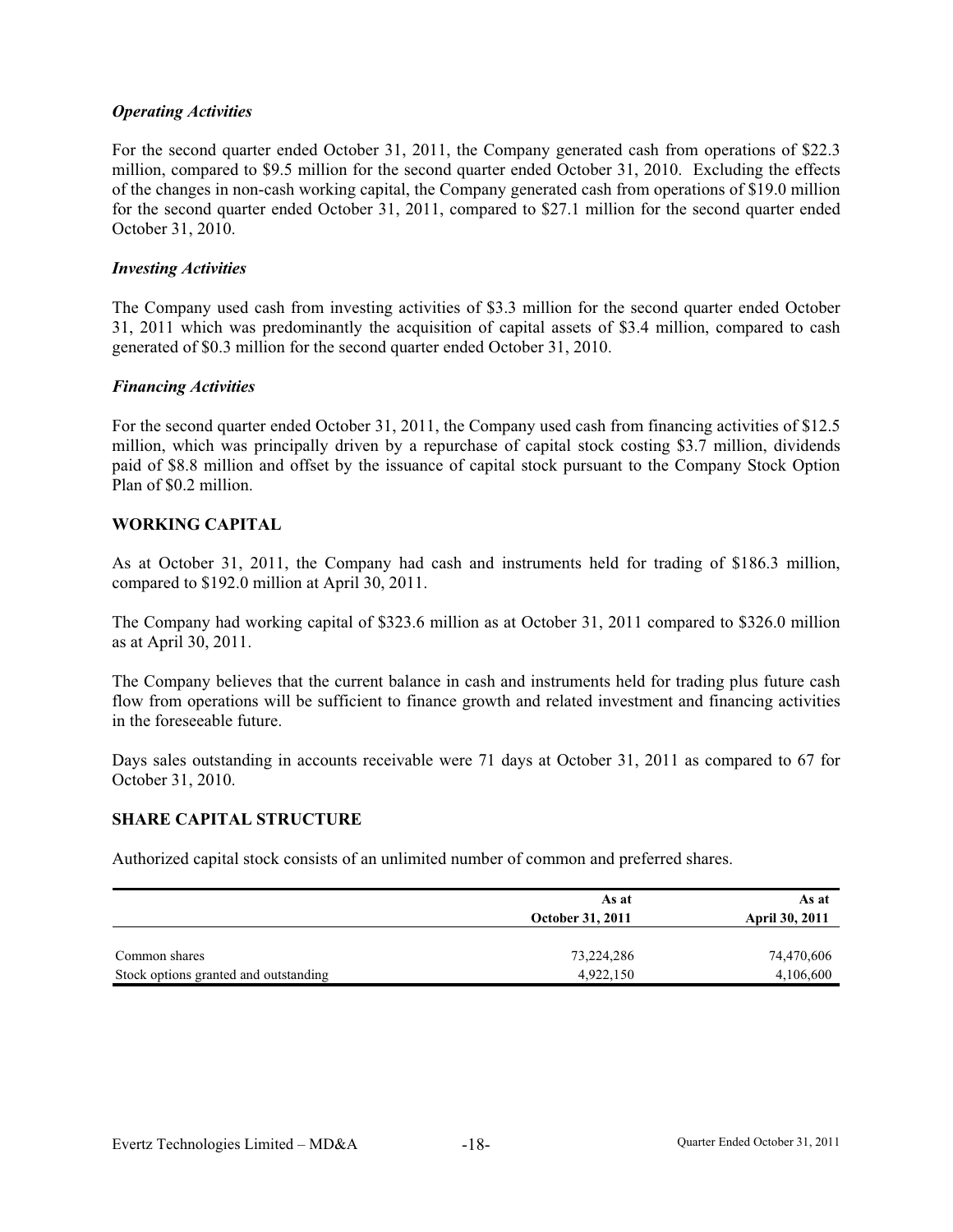# **FINANCIAL INSTRUMENTS**

The Company's financial instruments consist of cash, instruments held for trading, accounts receivable and accounts payable and accrued liabilities and long term debt. Unless otherwise noted, it is management's opinion that the Company is not exposed to significant interest or credit risks arising from these financial instruments. The Company estimates that except for instruments held for trading, the fair value of these instruments approximate the carrying values due to their short-term nature.

### *Fair values and classification of financial instruments:*

The following summarizes the significant methods and assumptions used in estimating the fair values of financial instruments:

- I. The fair values of instruments held for trading are determined by the quoted market values for each of the investments in an active market at the reporting date. Gains and losses are included in interest and other income.
- II. The carrying amounts of cash, accounts receivable, accounts payable and accrued liabilities approximate their fair value due to the short-term nature of these financial instruments.

The Company invests in marketable securities that are traded in an active market. Generally the investment is limited to no more than 15% of the total cash and instruments held for trading.

# **ONTRACTUAL OBLIGATIONS C**

The following table sets forth the Company's contractual obligations as at October 31, 2011:

|                      | Payments Due by Period |                  |           |           |       |  |            |  |       |  |  |  |  |  |
|----------------------|------------------------|------------------|-----------|-----------|-------|--|------------|--|-------|--|--|--|--|--|
| (In thousands)       | Total                  | Less than 1 Year | 2-3 Years | 4-5 Years |       |  | Thereafter |  |       |  |  |  |  |  |
| Operating leases     | 23.533                 |                  | 3.551     |           | 6.359 |  | 5.917      |  | 7,706 |  |  |  |  |  |
| Other long-term debt | 2.655                  |                  | $47^{-}$  |           | 752   |  | 499        |  | 927   |  |  |  |  |  |
|                      | 26.188                 |                  | 4.028     |           | '.111 |  | 6.416      |  | 8,633 |  |  |  |  |  |

# **OFF-BALANCE SHEET FINANCING**

The Company does not have any off-balance sheet arrangements.

# **ELATED PARTY TRANSACTIONS R**

In the normal course of business, we may enter into transactions with related parties. These transactions occur under market terms consistent with the terms of transactions with unrelated arms-length third parties. The Company continues to lease a premise from a company in which two shareholders' each indirectly hold a 10% interest, continues to lease a facility from a company in which two shareholders each indirectly hold a 20% interest, continues to lease a facility for manufacturing where two shareholders indirectly own 100% interest, continues to lease a facility from a company in which two shareholders each indirectly own a 35% interest and continues to lease a facility with a director who indirectly owns 100%.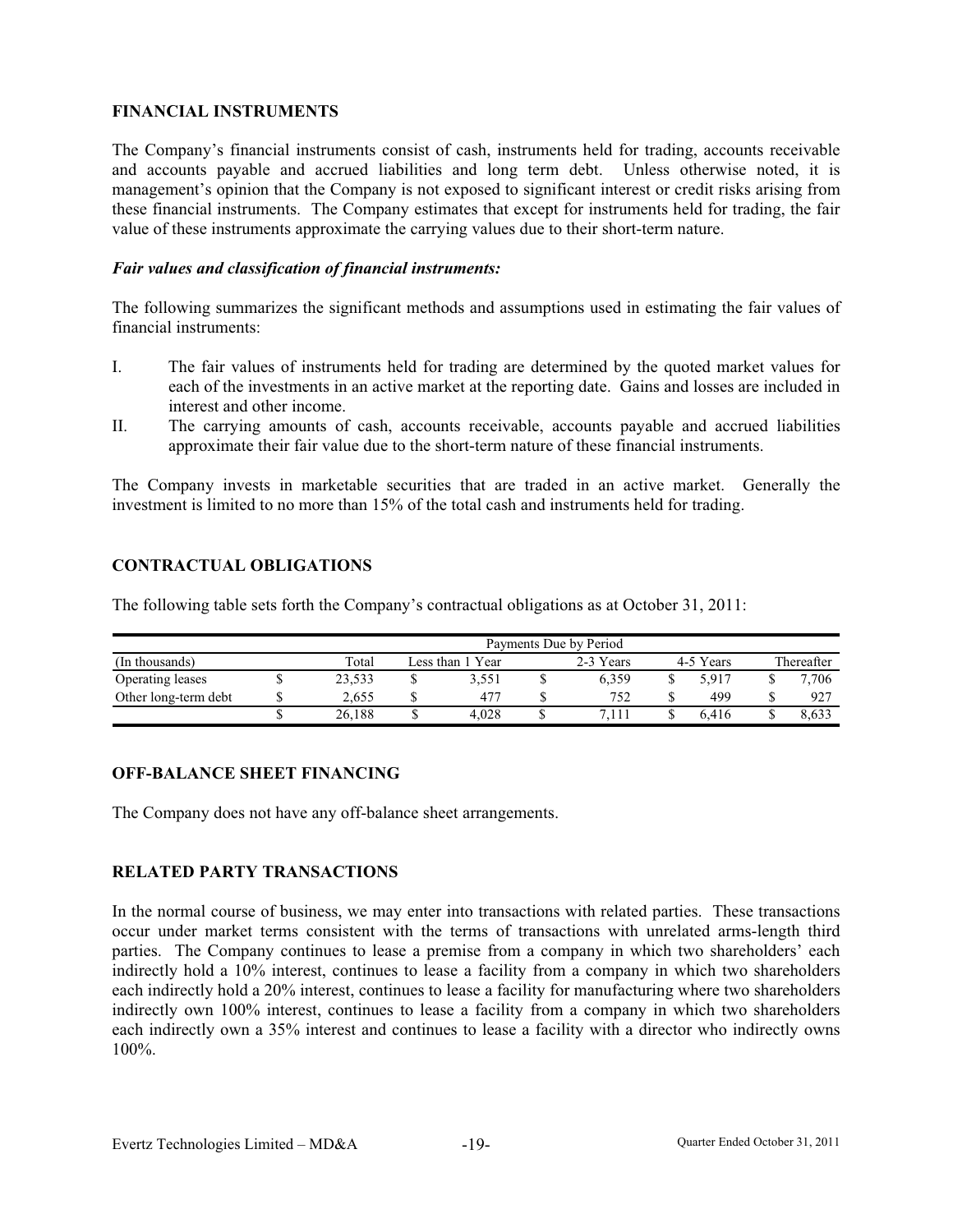# **SELECTED CONSOLIDATED QUARTERLY FINANCIAL INFORMATION**

The following table sets out selected consolidated financial information for each of the eight quarters ended October 31, 2011. In the opinion of management, this information has been prepared on the same basis as the audited consolidated financial statements. The operating results for any quarter should not be relied upon as any indication of results for any future period.

|                            |             |             |             |    |                   |    | <b>Ouarter Ending</b> |             |      |                 |    |                 |
|----------------------------|-------------|-------------|-------------|----|-------------------|----|-----------------------|-------------|------|-----------------|----|-----------------|
| (In thousands)             |             |             | 2011        |    |                   |    |                       |             | 2010 |                 |    |                 |
|                            | <b>IFRS</b> | <b>IFRS</b> | <b>IFRS</b> |    | <b>IFRS</b>       |    | <b>IFRS</b>           | <b>IFRS</b> |      | <b>CDN GAAP</b> |    | <b>CDN GAAP</b> |
| (Unaudited)                | Oct 31      | July 31     | Apr $30$    |    | Jan <sub>31</sub> |    | Oct 31                | July 31     |      | Apr $30$        |    | Jan 31          |
| Sales                      | \$70,487    | \$75,128    | \$69,043    |    | \$84,073          |    | \$82,327              | \$73,816    |      | \$75,285        |    | \$66,165        |
| Cost of goods sold         | 30,111      | 32,281      | 30,055      |    | 35,389            |    | 34,688                | 30,818      |      | 31,860          |    | 28,387          |
| Gross margin               | \$40,376    | \$42,847    | \$38,988    |    | \$48,684          |    | \$47,639              | \$42,998    |      | \$43,425        |    | \$37,778        |
| Operating expenses         | 18,393      | 19,385      | 22,955      |    | 19,639            |    | 16,515                | 15,056      |      | 20,597          |    | 19,063          |
| Earnings from operations   | \$21,983    | \$23,462    | \$16,033    |    | \$29,045          |    | \$31,124              | \$27,942    |      | \$22,828        |    | \$18,715        |
| Non-operating income (exp) | 165         | 389         | 1,160       |    | 4,095             |    | (1, 975)              | 920         |      | 1,441           |    | (1,622)         |
| Earnings before taxes      | \$22,148    | \$23,851    | \$17,193    |    | \$33,140          |    | \$29,149              | \$28,862    |      | \$24,269        |    | \$17,093        |
| Net earnings               | \$15,996    | \$17,527    | \$12,219    |    | \$24,352          |    | \$20,735              | \$20,408    |      | \$15,253        |    | \$11,660        |
| Net earnings per share:    |             |             |             |    |                   |    |                       |             |      |                 |    |                 |
| Basic                      | \$<br>0.22  | \$<br>0.23  | \$<br>0.17  | \$ | 0.33              | \$ | 0.28                  | \$<br>0.28  | \$   | 0.21            | \$ | 0.16            |
| Diluted                    | \$<br>0.22  | \$<br>0.23  | \$<br>0.16  | S. | 0.33              | \$ | 0.28                  | \$<br>0.28  | \$   | 0.21            | \$ | 0.16            |
| Dividends per share:       | \$<br>0.12  | \$<br>0.12  | \$<br>0.10  | \$ | 0.10              | S  | 0.10                  | \$<br>0.08  | \$   | 0.08            | S  | 0.08            |

The Companies revenue and corresponding earnings can vary from quarter to quarter depending on the delivery requirements of our customers. Our customers can be influenced by a variety of factors including upcoming sports or entertainment events as well as their access to capital.

### **DISCLOSURE CONTROLS AND PROCEDURES**

Management, including the Chief Executive Officer and Chief Financial Officer, has evaluated the effectiveness of the Company's disclosure controls and procedures (as defined in Multilateral Instrument 52-109 of the Canadian Securities Administrators) as of October 31, 2011.

Management has concluded that, as of October 31, 2011, the Company's disclosure controls and procedures were effective to provide reasonable assurance that material information relating to the Company would be made known to them by others within the Company, particularly during the period in which this report was being prepared.

### **INTERNAL CONTROLS OVER FINANCIAL REPORTING**

Management is responsible for and has designed internal controls over financial reporting, or caused it to be designed under management's supervision, to provide reasonable assurance regarding the reliability of financial reporting and the preparation of financial statements for external purposes in accordance with IFRS. Management has concluded that, as of October 31, 2011, the Company's internal controls over financial reporting were effective to provide reasonable assurance regarding the reliability of financial reporting and the preparation of financial statements for external purposes in accordance with IFRS.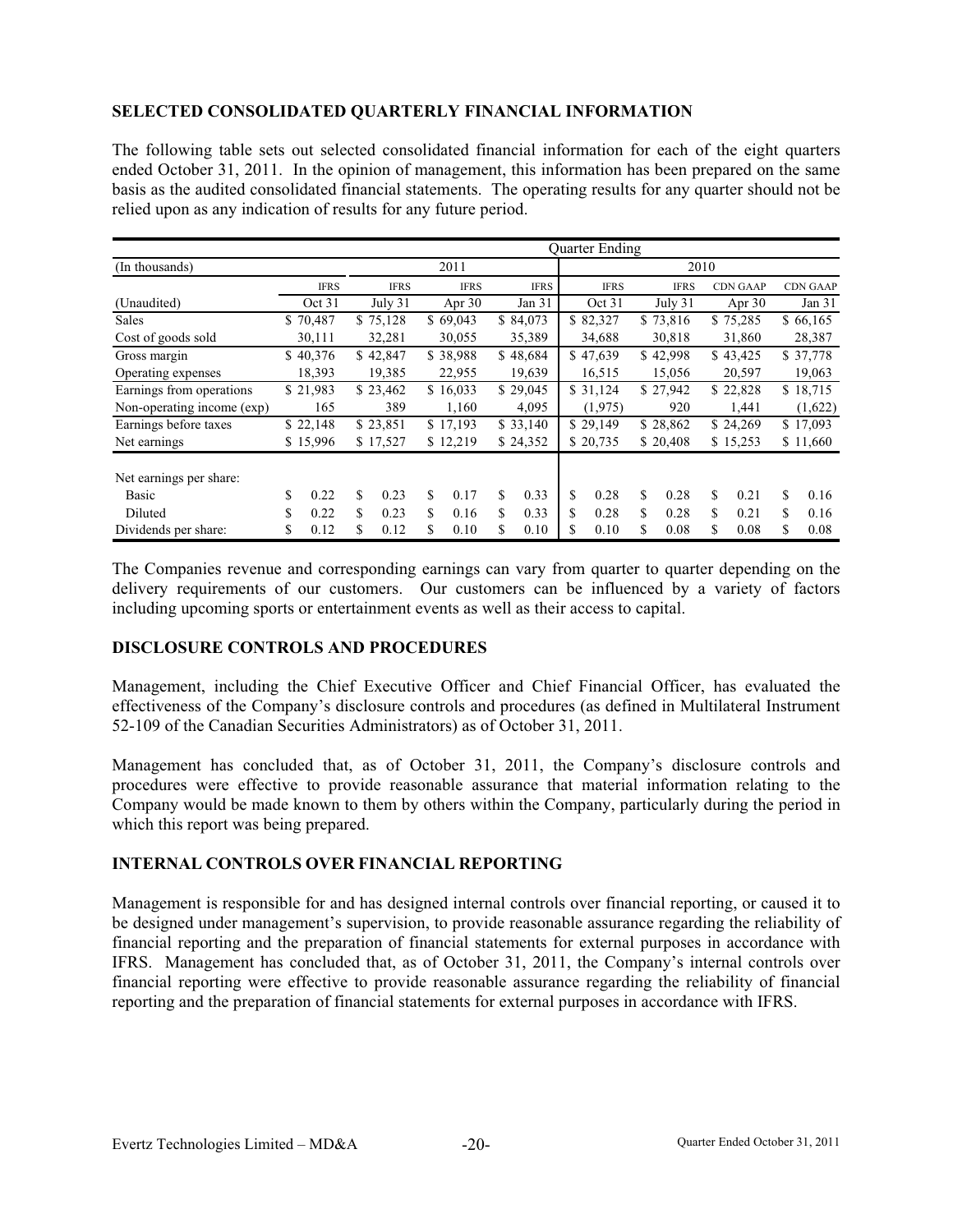# **CHANGES IN INTERNAL CONTROLS OVER FINANCIAL REPORTING**

There have been no changes to the Company's internal controls over financial reporting during the period ended October 31, 2011 that have materially affected, or reasonably likely to materially affect, its internal controls over financial reporting.

### **FIRST-TIME ADOPTION OF INTERNATIONAL FINANCIAL REPORTING STANDARDS**

For all periods up to and including the year ended April 30, 2011, the Company prepared its financial statements in accordance with Canadian GAAP. These financial statements, for the six months ended October 31, 2011, are the second which the Company has prepared in accordance with IFRS.

Accordingly, the Company has prepared financial statements which comply with IFRS applicable for periods beginning on or after May 1, 2011 (the date of transition) as described in the significant accounting policies in Note 2. The principal adjustments made by the Company in its reconciling from Canadian GAAP balance sheet as at May 1, 2010 and its previously published Canadian GAAP financial statements for the year ended April 30, 2011 to IFRS are included within Note 16 of the Companies interim condensed consolidated financial statements for the three months ended July 31, 2011.

This note provides reconciliation of Canadian GAAP and IFRS for periods presented within this statement.

### *Exemptions applied and mandatory exceptions*

IFRS 1, First-Time Adoption of International Financial Reporting Standards, allows first-time adopters certain exemptions from the general requirement to apply IFRS as effective for April 2012 year ends retrospectively. IFRS 1 also includes mandatory exceptions to the retrospective application of IFRSs.

The Company has applied the following exemptions:

### IFRS 2 - Share-based payment transactions

IFRS 1 does not require first-time adopters to apply IFRS 2, Share Based Payment, to equity instruments that were granted on or before November 7, 2002, or equity instruments that were granted subsequent to November 7, 2002 and vested before the date of transition to IFRS. The Company has elected not to apply IFRS 2 to awards that vested prior to May 1, 2010, which had been accounted for in accordance with Canadian GAAP.

### IFRS 3 - Business Combinations

IFRS 1 indicates that a first-time adopter may elect not to apply IFRS 3, Business Combinations, retrospectively to business combinations that occurred before the date of transition to IFRS. The Company has taken advantage of this election and has applied IFRS 3 to business combinations that occurred on or after May 1, 2010. In accordance with the IFRS 1 exemption the Company has also elected to not retroactively apply IAS 21, The Effects of Changes in Foreign Exchange Rates, on fair value adjustments and goodwill arising in business combinations that occurred before May 1, 2010.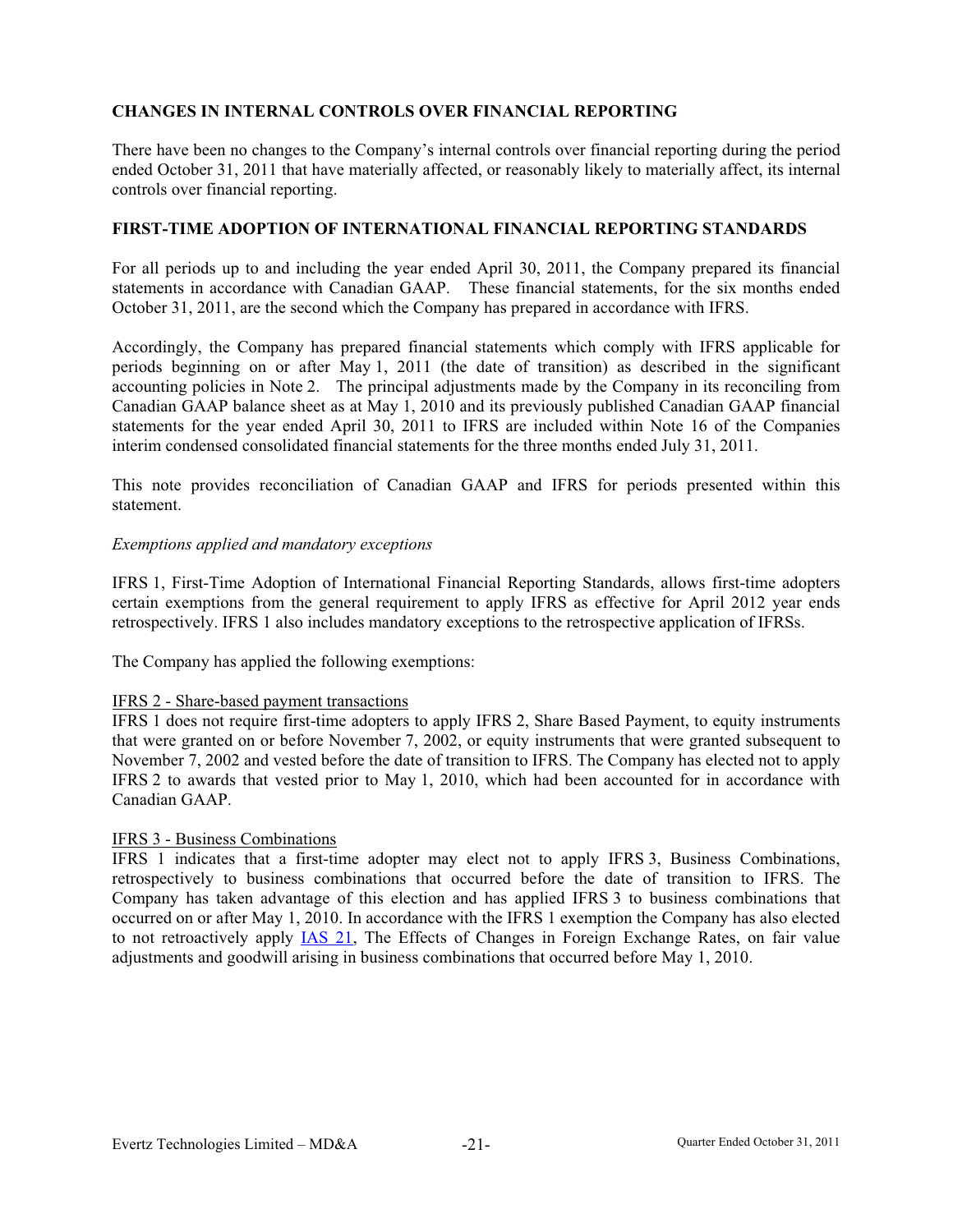# IAS 21 - Cumulative translation differences

IFRS 1 provides the option to reset the balance of the cumulative foreign currency translation adjustment to zero on the date of transition. The Company has chosen to apply this election and has eliminated the cumulative translation difference and has adjusted retained earnings by the same amount at the date of transition to IFRS. If, subsequent to adoption, a foreign operation is disposed of, the translation differences that arose before the date of transition to IFRS will not affect the gain or loss on disposal.

The Company has applied the following mandatory exceptions:

# *IAS 1 - Estimates*

In accordance with IFRS 1, an entity's estimates under IFRS at the date of transition to IFRS must be consistent with estimates made for the same date under previous GAAP, unless there is objective evidence that those estimates were in error. The Company's IFRS estimates as of May 1, 2010 are consistent with its Canadian GAAP estimates for the same date.

### *Other exceptions*

The three remaining mandatory exceptions to the retrospective application of IFRSs relate to the derecognition of financial assets and liabilities, hedge accounting and assets classified as held for sale and discontinued operations. The Company has determined that these mandatory exceptions have not had a material impact on the condensed consolidated financial statements.

IFRS employs a conceptual framework that is similar to Canadian GAAP. However, significant differences exist in certain matters of recognition, measurement and disclosure. While adoption of IFRS has not changed the Company's actual cash flows, it has resulted in changes to the Company's reported financial position and results of operations. In order to allow the users of the financial statements to better understand these changes, the Company's Canadian GAAP statement of earnings, statement of comprehensive income, statement of financial position and statement of cash flows for the year ended April 30, 2011 have been reconciled to IFRS, with the resulting differences explained.

|                                     |              | April 30,     | October 31, |         |
|-------------------------------------|--------------|---------------|-------------|---------|
|                                     | <b>NOTES</b> | 2011          |             | 2010    |
| Total equity under Canadian GAAP    |              | \$<br>371,704 | \$          | 344,917 |
| Adjustments                         |              |               |             |         |
| Property, plant and equipment       |              | 887           |             | 1,262   |
| Provisions                          |              | (320)         |             | (262)   |
| Long-term projects                  | 3            | 928           |             |         |
| Business combinations               | 4            | (172)         |             |         |
| Translation of income tax           | 5            |               |             |         |
| Non-controlling interest            | 6            | 1,550         |             | 1,344   |
| Functional currency                 | 8,9          | (219)         |             | (255)   |
|                                     |              | 2,654         |             | 2,089   |
| Tax effect of the above adjustments |              | (599)         |             | (699)   |
| Total adjustment to equity          |              | 2,055         |             | 1,390   |
| Total equity under IFRSs            |              | \$<br>373,759 | S           | 346,307 |

Reconciliation of equity as at April 30, 2011 and October 31, 2010: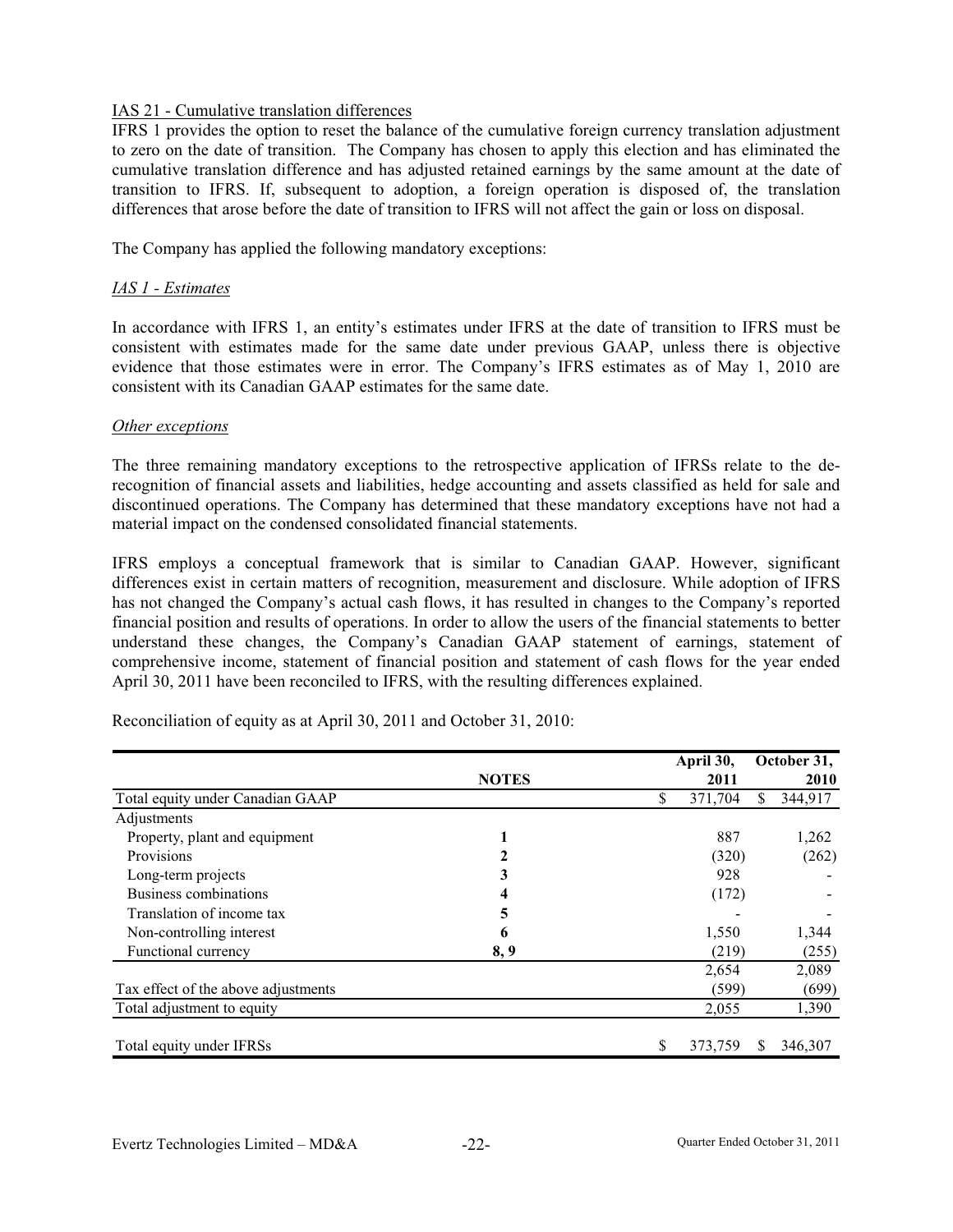|                                                |              | period ended<br>October 31, |               | Six month Three month<br>period ended<br>October 31, |  |
|------------------------------------------------|--------------|-----------------------------|---------------|------------------------------------------------------|--|
|                                                | <b>NOTES</b> | 2010                        |               | 2010                                                 |  |
| Total comprehensive income under Canadian GAAP |              | \$<br>42,134                | <sup>\$</sup> | 21,267                                               |  |
| Adjustments                                    |              |                             |               |                                                      |  |
| Property, plant and equipment                  |              | (299)                       |               | (150)                                                |  |
| Provisions                                     |              |                             |               |                                                      |  |
| Long-term projects                             |              |                             |               |                                                      |  |
| Business combinations                          |              |                             |               |                                                      |  |
| Translation of income tax                      | 5            |                             |               |                                                      |  |
| Share based payments                           |              | 126                         |               | 63                                                   |  |
| Functional currency                            | 8,9          | (255)                       |               | (258)                                                |  |
|                                                |              | (435)                       |               | (343)                                                |  |
| Tax effect of the above adjustments            |              | 4                           |               | (21)                                                 |  |
| Total adjustment to comprehensive income       |              | (431)                       |               | (364)                                                |  |
| Total comprehensive income under IFRSs         |              | \$<br>41,703                | S             | 20,903                                               |  |

Reconciliation of comprehensive income for six months and three months ended October 31, 2010:

Notes to the financial statement reconciliations

- (1) The Company has retroactively applied IAS 16, Property, Plant and Equipment, which requires the Company to identify the significant components of its property, plant and equipment and depreciate these parts separately over their respective useful lives. The impact of the retroactive application of the increased componentization has resulted in an increase in the net book value of capital assets and retained earnings at the date of transition and an increase in subsequent amortization expense.
- (2) IAS 37, Provisions, Contingent Liabilities and Contingent Assets, requires separate disclosure of provisions on the face of the statement of financial position. This was not required under previous Canadian GAAP; therefore, all provisions were reclassified from accounts payable and accrued liabilities upon transition. Additionally, provisions as at May 1, 2010, as reported under Canadian GAAP, were re-assessed in accordance with the provisions of IAS 37. As a result of measurement differences between Canadian GAAP and IFRS, the Company increased its provision for site restoration costs.
- (3) IAS 11, Construction Contracts, requires revenues on projects which meet the definition of a construction contract to be measured using the percentage of completion method. The Company has identified certain long-term contracts which meet the definition of constructions contracts for which no revenues were previously recognized until shipment and transfer of title to customers were completed. The recognition method relating to these contracts has been restated to reflect the percentage of completion method.
- (4) The Company has elected under IFRS 1 not to apply IFRS 3 retrospectively to business combinations that occurred prior to May 1, 2010. Accordingly, the Company has continued with the same accounting treatment for business combinations completed before that time under Canadian GAAP. For all business combinations that occurred on and subsequent to May 1, 2010 all business acquisitions were accounted for in accordance with IFRS 3. Under IFRS 3 all acquisition related transaction costs are expensed as incurred, as opposed to Canadian GAAP where the costs are capitalized during the purchase price allocation. Acquisitions during the year resulted in \$172 in acquisition related transaction costs.